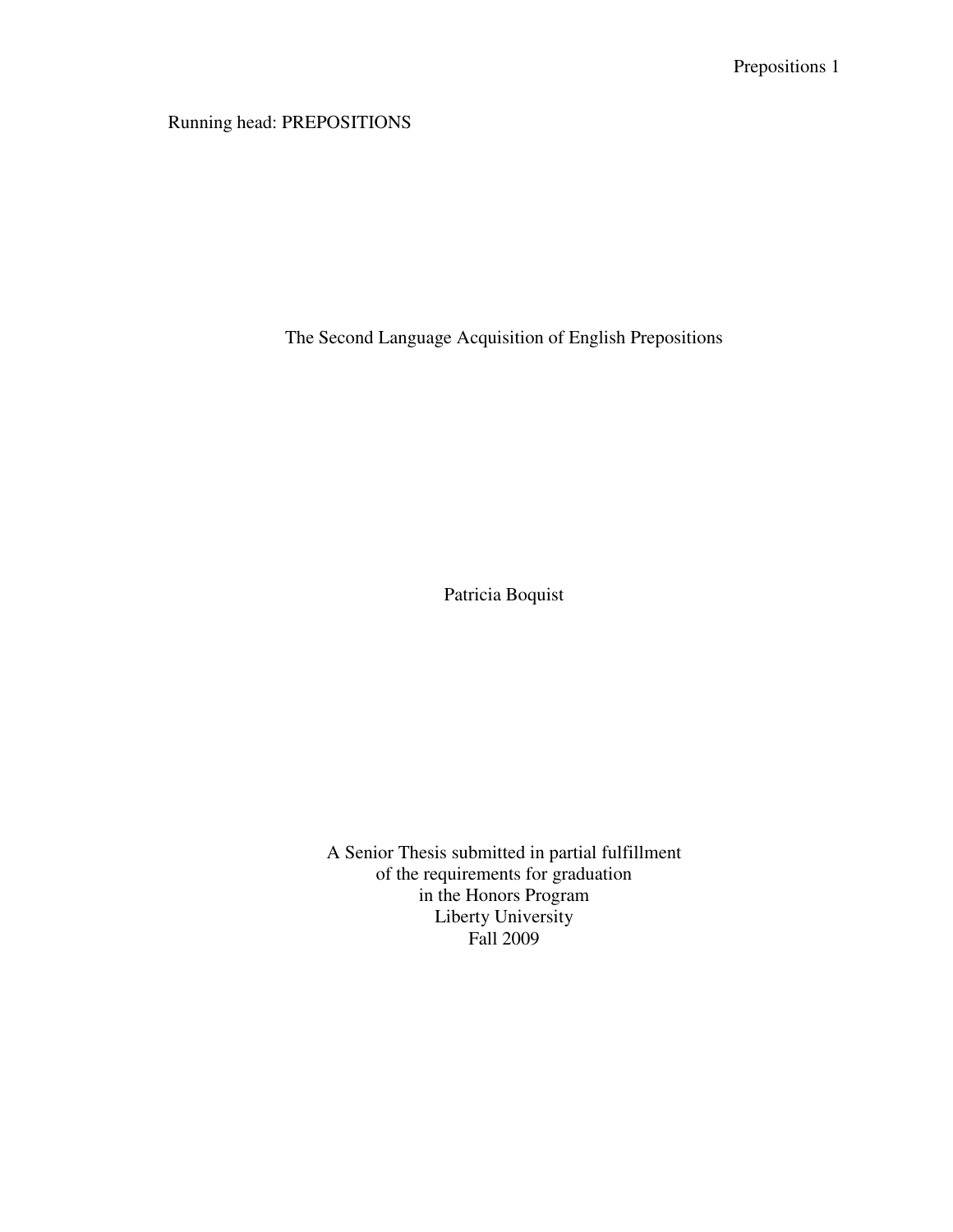Acceptance of Senior Honors Thesis

This Senior Honors Thesis is accepted in partial fulfillment of the requirements for graduation from the Honors Program of Liberty University.

> Jaeshil Kim, Ph.D. Thesis Chair

\_\_\_\_\_\_\_\_\_\_\_\_\_\_\_\_\_\_\_\_\_\_\_\_\_\_\_\_\_\_

Branson Woodard, D.A. Committee Member

\_\_\_\_\_\_\_\_\_\_\_\_\_\_\_\_\_\_\_\_\_\_\_\_\_\_\_\_\_\_

Michael S. Jones, Ph.D. Committee Member

\_\_\_\_\_\_\_\_\_\_\_\_\_\_\_\_\_\_\_\_\_\_\_\_\_\_\_\_\_\_

Brenda Ayres, Ph.D. Honors Director

\_\_\_\_\_\_\_\_\_\_\_\_\_\_\_\_\_\_\_\_\_\_\_\_\_\_\_\_\_\_

\_\_\_\_\_\_\_\_\_\_\_\_\_\_\_\_\_\_\_\_\_\_\_\_\_\_\_\_\_\_ Date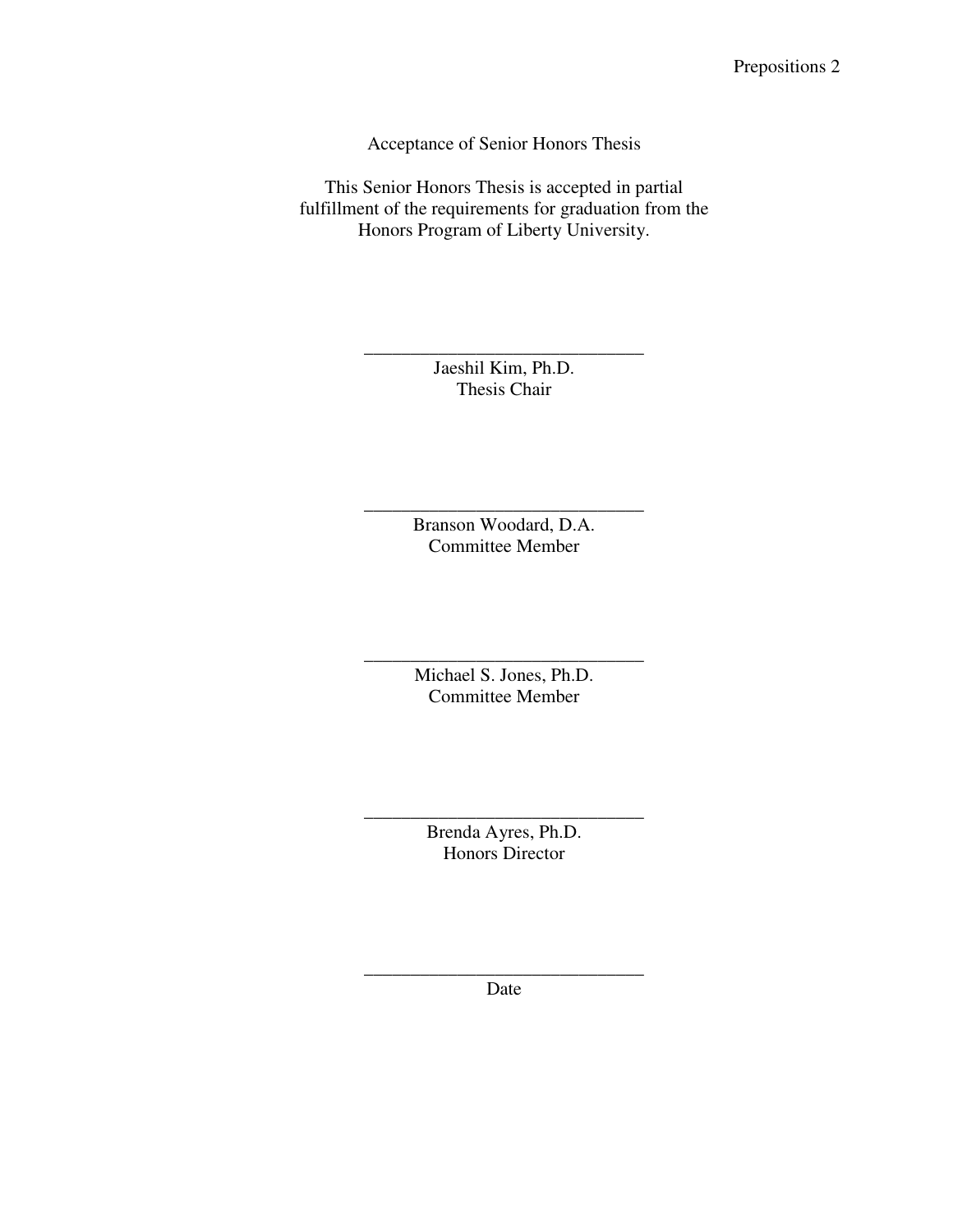# Abstract

The acquisition of English prepositions is especially difficult for students learning English as a second language. This paper briefly discusses how prepositions are used in English and a few of the reasons prepositions cause problems for English language learners. It also analyzes the underlying system that governs prepositions and how this system might be represented to English language learners. Finally, it analyzes the current pedagogy and suggests a possible alternative to the status quo.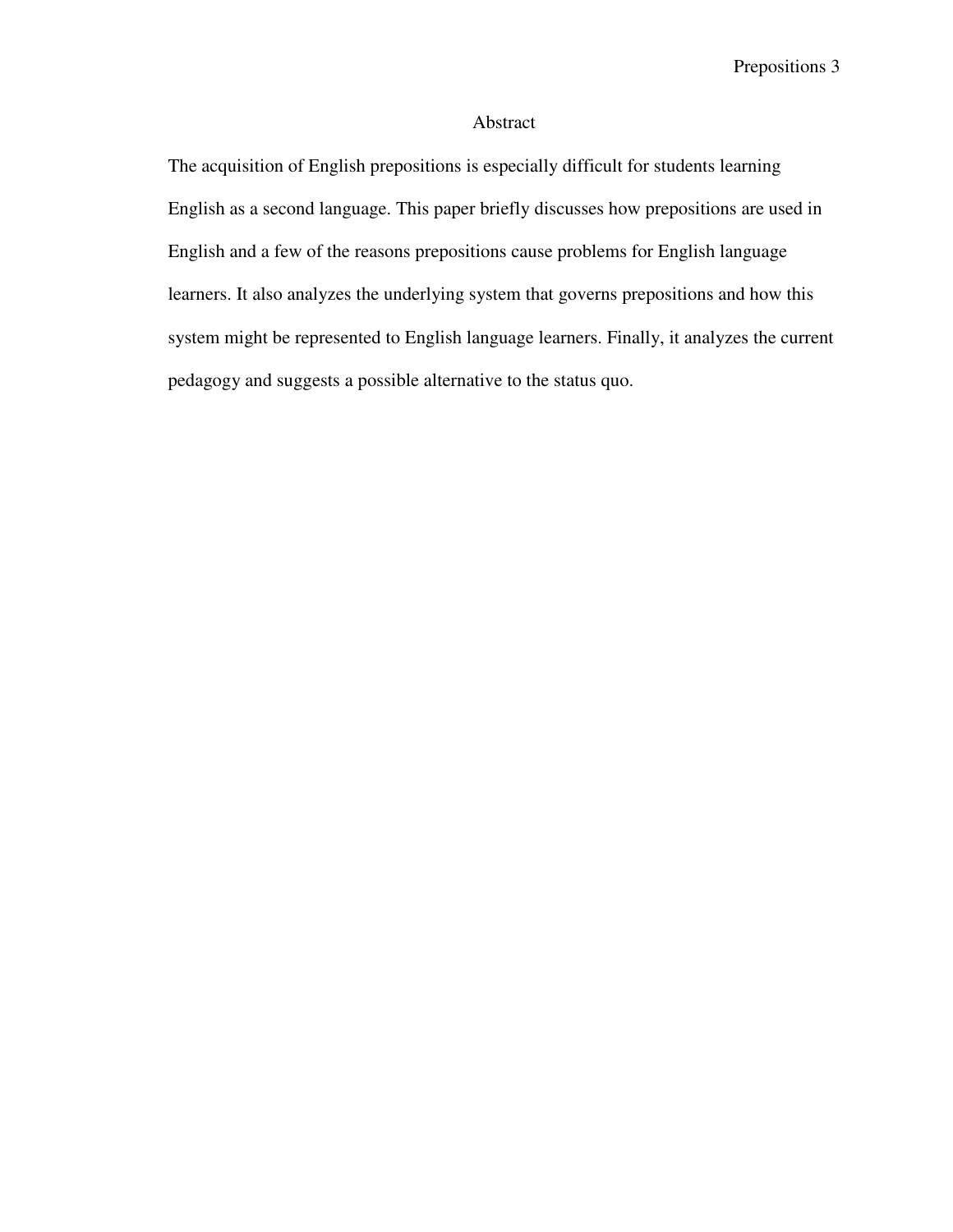The Second Language Acquisition of English Prepositions

### Introduction

Luis, a new student at the local college, is an English Language Learner (ELL). He needs to go grocery shopping, so he asks a fellow student how to get to the nearest grocery store. Notice all the prepositions in his friend's reply: "Go around the corner, and through the first two intersections. At the next stoplight, turn right. Continue for about a block, and you should see a gas station on the corner and a shopping center behind it. The grocery store is in that shopping center." Luis will have to be a smart thinker to find the grocery store. If he misinterprets *around* the corner as *past* the corner and *through* the first two intersections as *to* the first two intersections, he may end up turning right *at* the second intersection (the results are worse if he misunderstands the numeral *two* as the preposition *to*). Even if Luis makes it to the gas station, *behind* is an ambiguous term and may be construed as *next to* or *in front of*, depending on where Luis is standing when he looks at the gas station.

Directions like these are not the only situations in which ELLs have trouble with prepositions. Consider little Keiko in elementary school. She is new in class and needs to get the craft box for her table. Her classmates are very helpful, but again use many prepositions: "Go around table 5 and look in the red cabinet. Our box is on the third shelf, under all the paper." Perhaps she could find it if she just looked for the red cabinet, but if there are three such cabinets in the room, she will have trouble. In addition, Keiko might be confused and scared enough that she simply will not move until she understands.

The English preposition is often defined as a word that describes the location of one object in relation to another. However, prepositions are often vague and confusing,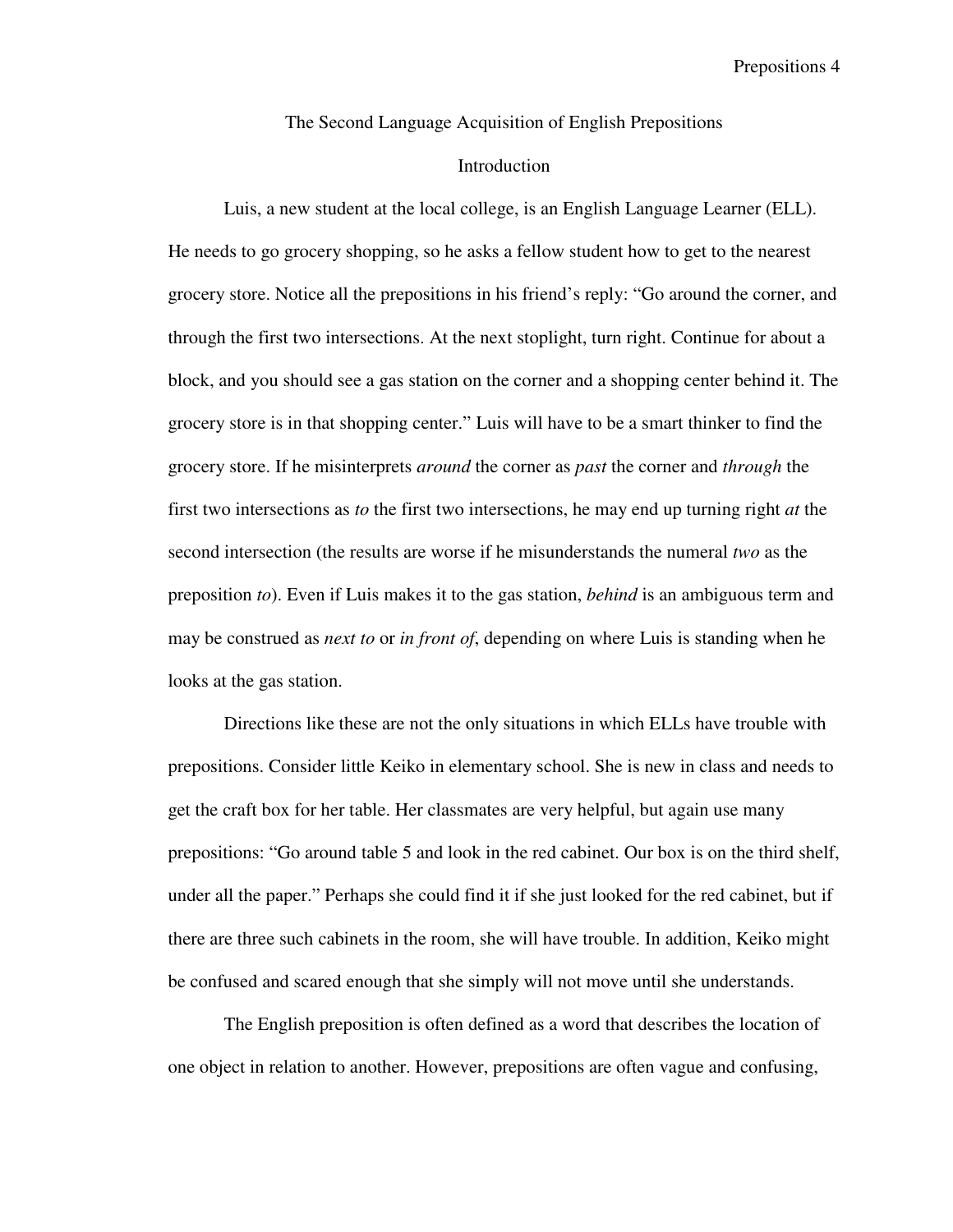even for native speakers. It is extremely hard for ELLs to learn the nuances of all the English prepositions, how to understand them, and how to use them.

Despite these challenges, prepositions are hardly addressed in the current teaching strategy. Part of the reason is that just as prepositions are hard to understand, they are also hard to teach. One cannot really explain a preposition without using one or two more prepositions in the definition. Next, the teacher would have to define those new prepositions. Soon, both the teacher and the student are caught in a spiraling whirlwind of prepositions and their still-vague meanings. If a teacher can explain a preposition without using an alternative preposition, the definition and meaning are often vague and do not result in a clear understanding for the student.

Since it easier not to teach prepositions, many textbooks (and therefore many teachers) do not do so. This lack of teaching results in almost a "sink-or-swim" situation for the ELL. If his teacher is not teaching him about prepositions, Luis may have to navigate many situations like this one before he masters these prepositions.

The purpose of this paper is to develop a new tool for teaching prepositions to the ELL. Such a tool would aid in the teaching of prepositions and therefore encourage teachers to do so. First, the theoretical background of prepositions will be discussed. This section will review Noam Chomsky's theory of Universal Grammar, the theoretical framework of prepositions themselves, and how second language acquisition works in relation to prepositions. Next, the specific problems of prepositions will be discussed; namely, the mismatch of prepositions in different languages and the inconsistency of prepositions in English. In response to these problems, a new theory, called Cognitive Linguistics, will be introduced and explained. Finally, a new teaching strategy based on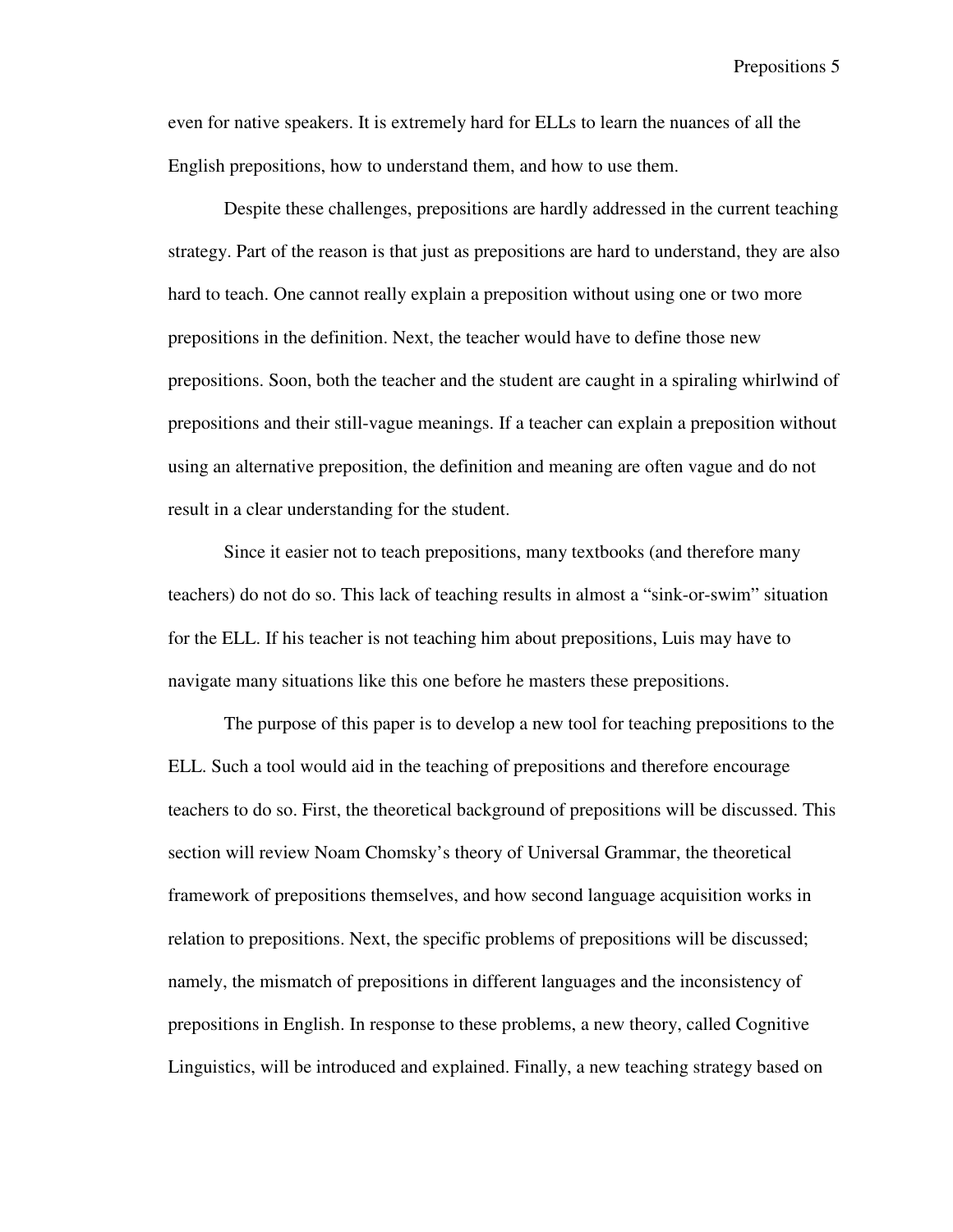Cognitive Linguistics will be presented. It is hoped that this teaching strategy can be used and applied to a regular classroom, thus improving how English prepositions are taught to ELLs.

### Theoretical Background

Universal Grammar (UG) is most closely associated with the linguist Noam Chomsky (1981). The basic premise of UG is that all languages share a basic deep grammar, and the ability to access this grammar is innate. That is, humans can access this grammar from birth, without an elder teaching them directly how to access UG consciously. We will explore two aspects of UG in this paper: first, the theoretical framework of prepositions according to UG; and second, the way in which UG interacts with Second Language Acquisition (SLA).

Fromkin, Rodman, and Hyams do a good job of explaining UG to the introductory student. To begin, UG divides any language into five different categories. These categories are phonetics (the study of individual speech sounds), phonology (the knowledge of how sounds fit together to make words), morphology (the study of the structure of words), syntax (the study of how words fit together to form phrases), and semantics (the study of the meaning of individual words and how they relate to each other) (2007).

Within syntax, there are two basic categories of words: content words and function words. Content words are those that have meaning or semantic value. They include nouns, verbs, adjectives, and adverbs. Function words, on the other hand, are those that exist to explain or create grammatical or structural relationships into which the content words may fit. They have little meaning of their own and are much fewer in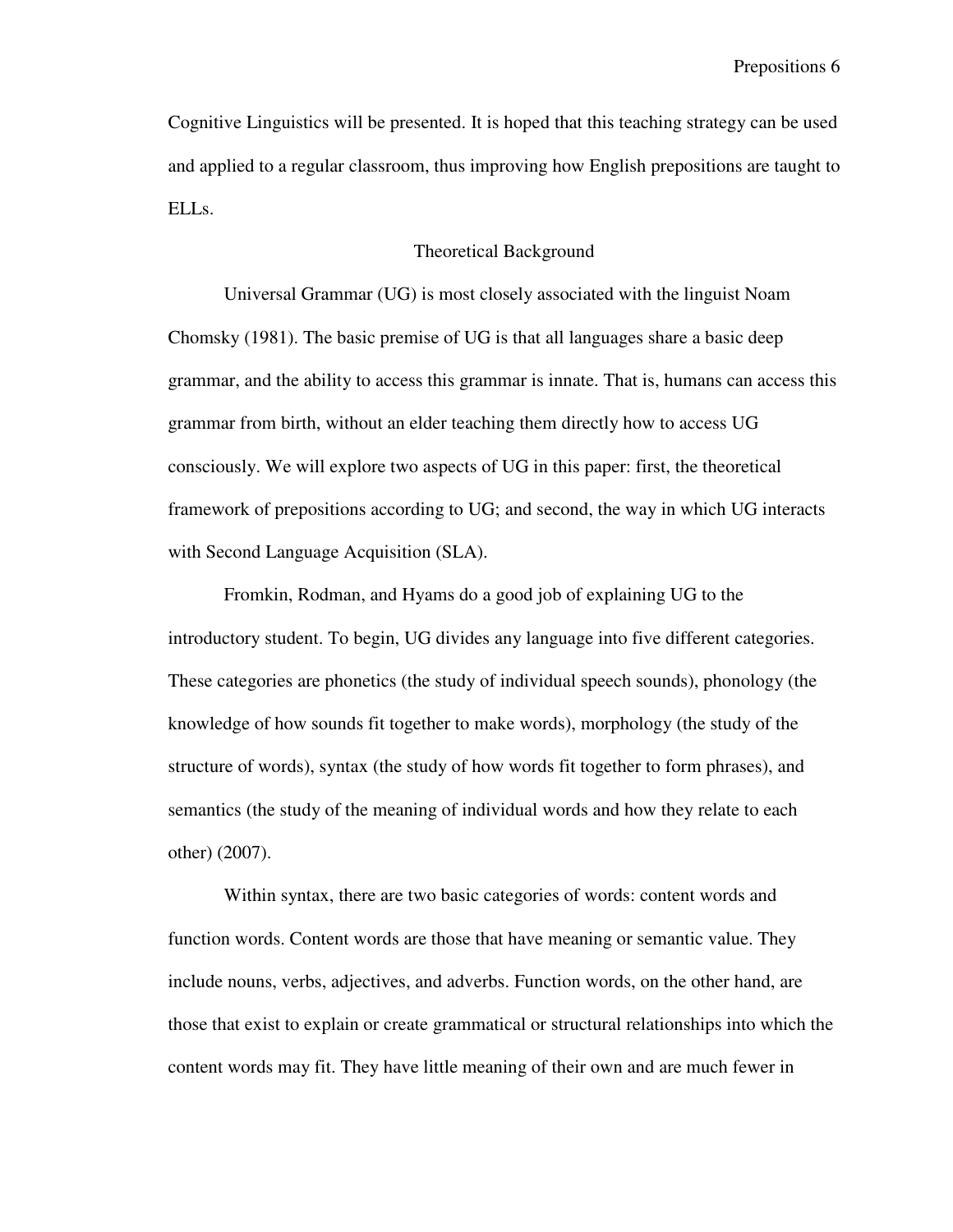number than content words. Function words include pronouns, articles, and conjunctions. Most linguists will classify prepositions as function words (Fromkin, Rodman, & Hyams, 2007).

However, categorizing prepositions as function words is somewhat controversial. Much of the controversy is based on research concerning agrammatic aphasia. According to *A Dictionary of Psychology*, Aphasia is usually the result of disease or injury, such as a stroke, that affects an area of the brain that controls language. The most well-known areas are Broca's and Wernicke's. Agrammatic aphasia particularly affects the person's ability to use function words or even organize words in their correct order ("Aphasia," 2009). Karen Froud hypothesizes that since prepositions supposedly fall into the category of function words, their use should be affected by agrammatic aphasia. However, when Froud conducted tests, this hypothesis was disconfirmed. Therefore she outlined four characteristics of functional categories. She then showed that prepositions defied all four of these characteristics. Yet prepositions cannot be considered content words. Her conclusion is that the distinction between function and content words should be reassessed (2001). Yosef Grodzinsky (1988) came to a similar conclusion in his research on agrammatic aphasia.

While this debate does not have a deep impact on this paper, it does highlight that prepositions are a tricky subject, even for linguists. While we may continue to consider prepositions as functional, we must recognize that they do encode a relationship between two objects. Edward Finegan in his book and Marianne Celce-Murcia and Diane Larsen-Freeman in their book, explain that prepositions describe a semantic relationship between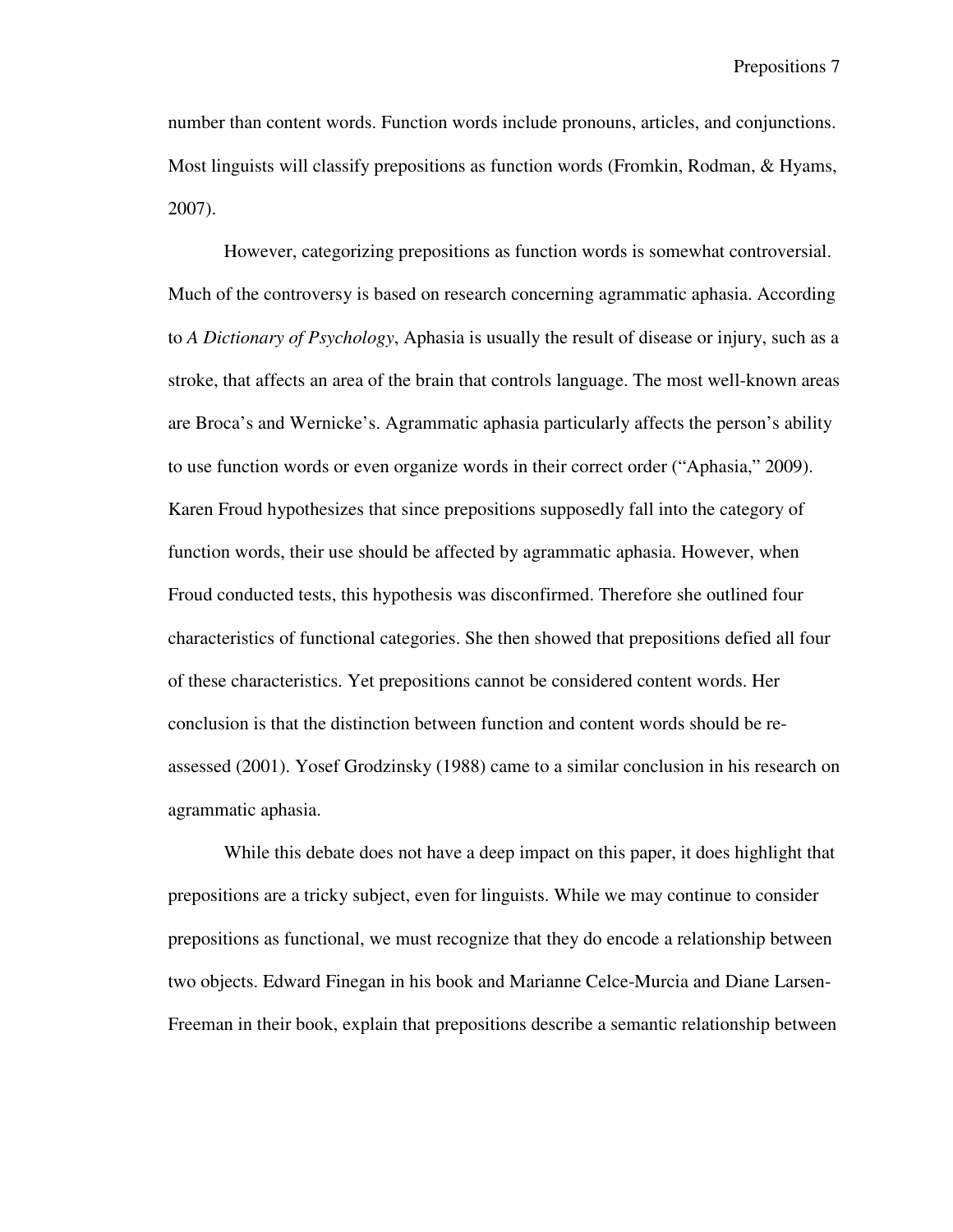two "entities," one being a trajector in the foreground and the other being a landmark in the background (2008, 1999).

The second implication of UG is a result of its impact on SLA. As stated before, every language is governed by the rules of UG. These language-specific rules are often referred to as "parameters," in contrast with language-universal rules often called "principles." Since the ability to learn language is innate, children will learn the parameters of their language and internalize them. When an adult attempts to learn a second language, such as English, they are said to be "resetting" their parameters (Fromkin, Rodman, & Hyams, 2007). In other words, when students are learning another language, they are either consciously or subconsciously changing the rules about language.

During this time, the student will often form what is called an "interlanguage grammar." Lydia White noted that students make many mistakes while learning a second language, but that these mistakes are not random. Instead, they appear to be rulegoverned, though those rules may not appear in the L1 or the L2. The theory is that while they are learning the new language, they are accessing UG in order to "reset" the parameters of their first language. Thus, even though they are making mistakes, they are governing their mistakes according to UG (2003).

However, even though they are accessing UG while learning the new language, they are also applying some rules from their first language  $(L1)$  onto the target language (L2), a phenomenon known as learning transfer (James, 2007). According to Jie, this transfer can be either helpful or harmful. When it is harmful, it is also known as negative transfer or interference (2008). When a student's native grammar clashes with the target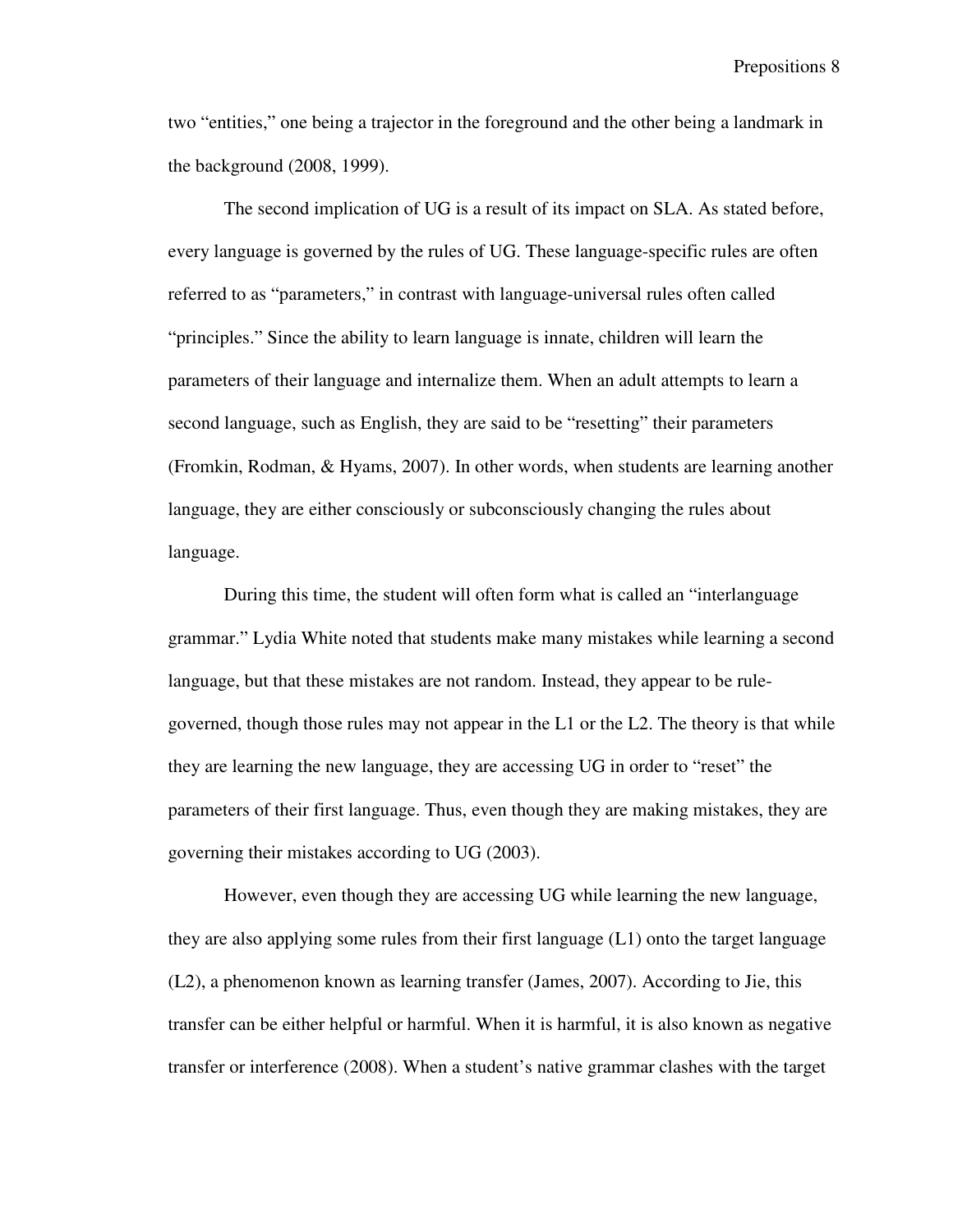grammar, he or she can do one of four things, according to Jie: (1) over generalize the rules of L2 and apply them to related situations; (2) ignore the rules of L2 and use the rules of L1; (3) apply the rule incompletely; or (4) create an imaginary rule based on what he or she thinks the rule is in the L2 (2008). The mistakes that students make in relation to prepositions will vary according to their language backgrounds. However, their errors will "tell" the teacher where the root of the mistake lies. As educators, it is our job to assess the errors our students make so that we can present prepositions (or any grammatical unit) successfully and correctly (Jie, 2008).

### Challenges of Prepositions

Prepositions are especially difficult for the English Language Learner (ELL) for a number of reasons. First, as stated earlier, because each language has its own set of rules, there are clash points when learning a second language (James, 2007; Jie, 2008). Prepositions are at the heart of one of these clash points. These positional words usually come before the noun in English, but in some languages they come after, making them postpositions. In addition, Celce-Murcia and Larsen-Freeman point out that the work of prepositions is often completed through the use of inflections in other languages (1999). Therefore, grammatically, prepositions do not behave in the same way for each language.

Second, there is a mismatch problem between English and other languages (Celce-Murcia & Larsen-Freeman, 1999). Usually when one is learning a second language, he or she will try to define an English word by its native equivalent. Therefore, a Hispanic will define *chair* as *silla* and *table* as *mesa*. This method works very well for content words, but is insufficient for function words. As a Spanish learner, I once tried to find a single translation for *at*. However, after translating only a few sentences, it was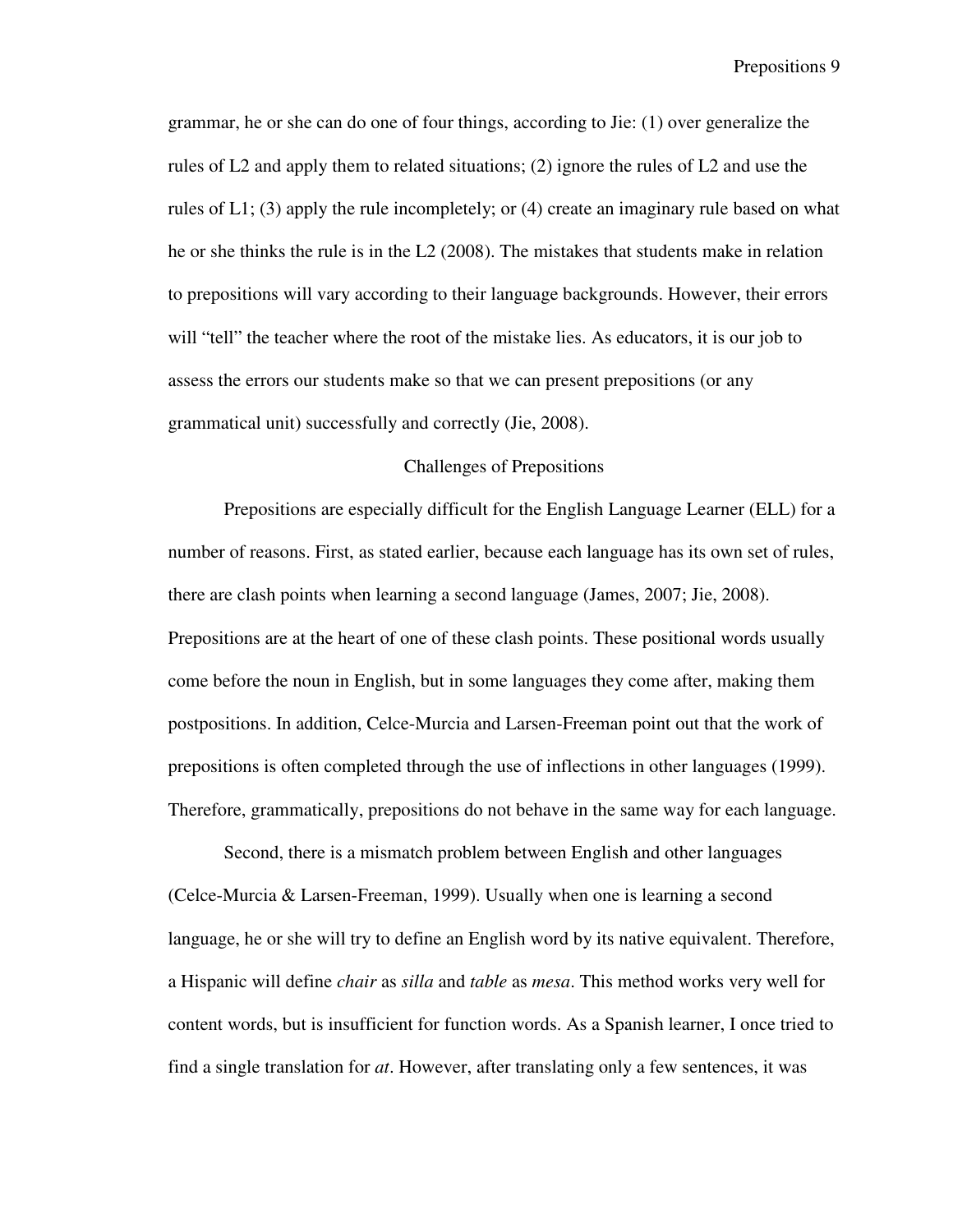clear that *at* could not be translated so simply. For example, the sentence "I'll meet you *at* the bus stop" would be translated "Encontraremos *a*l paradero de autobus" with *a* standing for *at*. Yet the sentence "She is *at* the house" would not be translated using the word *a*, but the word *en*: "Ella está *en* la casa." Furthermore, these examples are comparing two closely related languages. The disconnect between languages would be magnified if English were compared to a Slavik or even Asian language.

In addition, these are only location words. Temporal words, those involving time, have a similar problem. "He'll be there *at* 4:00" would be translated "Él estará allí *a* las 4:00" using the word *a* again. Yet "They'll see each other *at* Christmas" would be translated using *en*: "Los verán *en* Navidad." It must be understood that while *at* may be the same word, it has two different meanings in this situation: one meaning in space, and one in time. These two thoughts would be expressed four different ways in Spanish, two for space and two for time. So a Hispanic learning English must learn how to funnel his or her thoughts from four different meanings into two different meanings.<sup>1</sup>

Third, not only is there a mismatch problem between languages, but there is a perceived inconsistency in English itself (Celce-Murcia & Larsen-Freeman, 1999; Evans & Tyler, 2005). Certain prepositions can be applied in one form, but not another. For example, class can meet *on* Tuesday *at* 7:40, but it cannot meet *at* Tuesday *on* 7:40. Additionally, one could leave out the preposition *on* from this phrase, but could not omit *at* (class will meet Tuesday *at* 7:40). Similarly, I can meet you *in* but not *on* the house, while I can meet you *on* the corner, but not *in* it. Notice with these spatial examples, if you do tell someone you will meet him or her *on* the house, he or she will expect to find

 $\overline{a}$ 

<sup>&</sup>lt;sup>1</sup> Korean has a similar yet opposite problem. Koreans actually only have one meaning for the four Spanish meanings. Therefore, a Korean learning English will have to learn to split the one meaning into two different ones in English.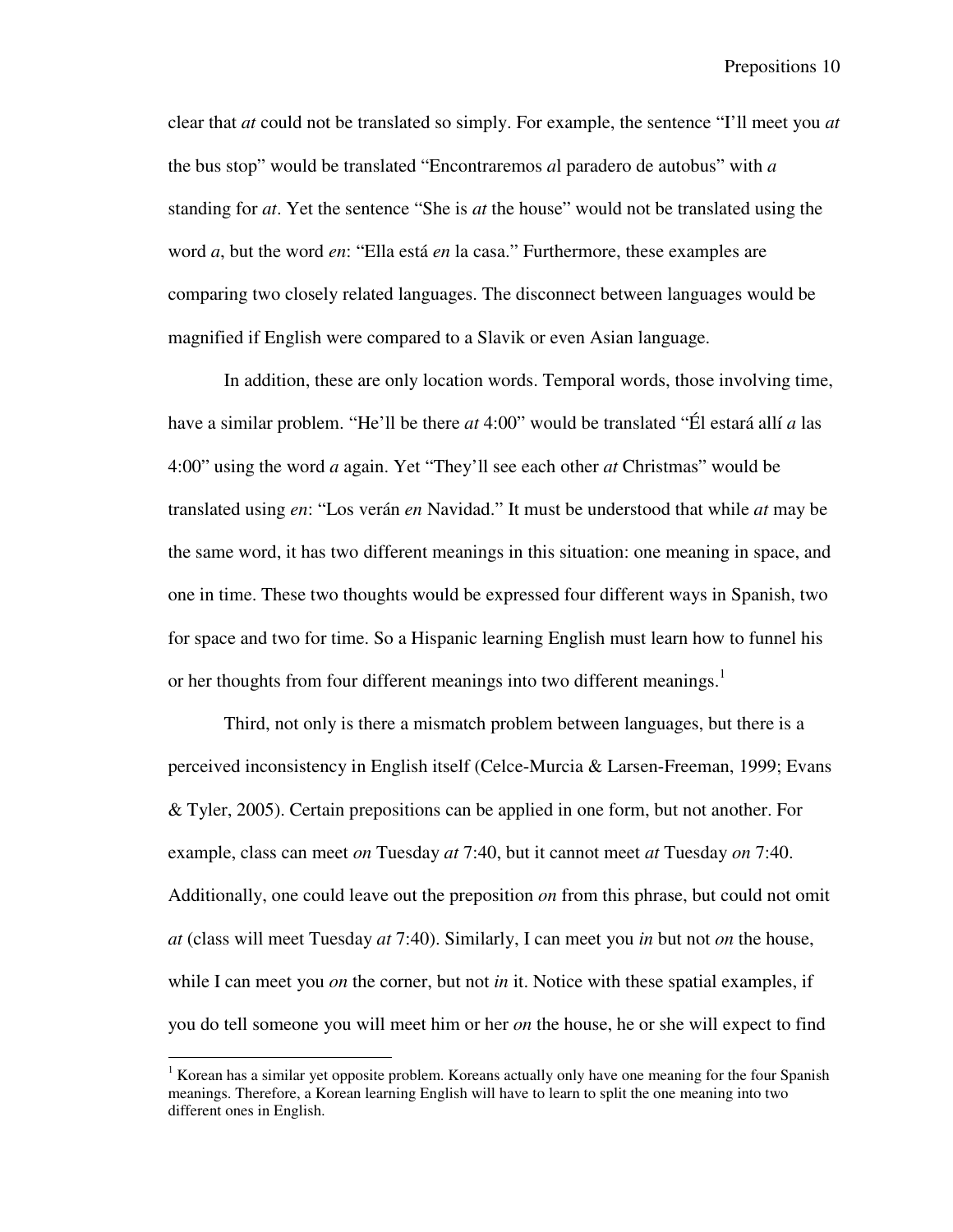you on the roof. If you tell someone to meet you in the corner, he or she might assume you are in time-out in the corner of a room. The ELL will not understand why the temporal prepositions can only be used with certain words. Nor will the ELL understand why changing the spatial preposition will change the meaning of the whole phrase. In addition, a student might question why changing the temporal preposition will make the sentence grammatically incorrect, but changing the spatial preposition changes the meaning. In truth, the native English speaker does not know the answer to these questions either. The native simply hears the incorrect sentence and thinks it sounds wrong.

Finally, the most frustrating challenge to prepositions is how they are taught, or rather, how they are not taught. Textbooks such as *Grammar Sense* by Susan Bland, *North Star: Reading and Writing* by Laurie Barton & Carolyn Sardinas, *How English Works* by Ann Raimes, *Grammar Dimensions 2* by Heidi Riggenbach and Virginia Samuda, *Grammar Dimensions 3* by Stephen Thewlis, and *Interactions* by Patricia Werner & John Nelson do not mention prepositions in any way, and therefore do not facilitate the teaching of them. Other textbooks such as *Grammar Links* by Linda Butler, *Grammar in Context* by Sandra Elbaum & Judi Pemán, and *Grammar Troublespots* by Ann Raimes only teach prepositions at certain levels and teach spatial and temporal uses separately from each other. In *Basic Grammar in Use* by Raymond Murphy and *Mosaic* by Patricia Werner & John Nelson, prepositions are used in conjunction with other grammatical units or are displayed, but they are not actually explained in any detail. When prepositions are taught in the text, they are usually allotted a page or less.

With no textbook to rely on, the teacher often encourages the student simply to memorize the prepositions (Evans & Tyler, 2005). However, it has already been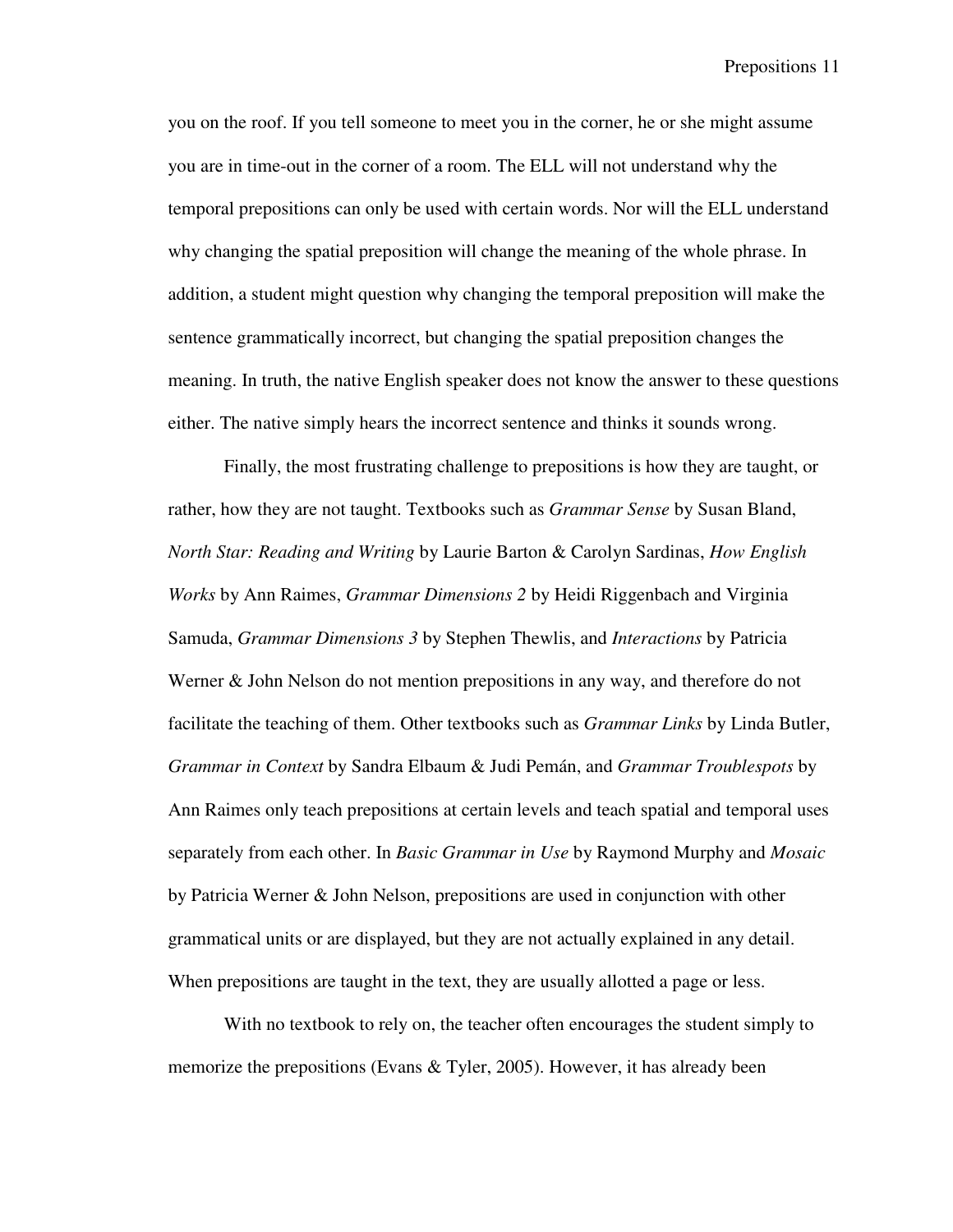demonstrated that prepositions cannot be simply translated. Also, their seemingly haphazard nature prevents any easy memory tool. Thus the student is left to memorizing hundreds of different phrases, all of them containing prepositions.

### Cognitive Linguistics

Since prepositions cause such a problem for ELLs, Evans and Tyler have proposed a new system for understanding prepositions: Cognitive Linguistics (CL). CL, in effect, reveals how we subconsciously think about prepositions. Each preposition has a central meaning, which is the mental picture of a spatial relationship (2005). Once the central meaning of a preposition is found, it becomes clear that the various meanings branch out in a polysemic network, what Evans and Tyler call *semantic networks* (2005). That is, there are various meanings that originate with the central meaning and are systematically related to that meaning. These different meanings are arranged in a web, or network, branching out from the central meaning.

For example, *at* means to exist in one exact location. Examine the network around the preposition, and one will find that some of the meanings are applied to time. So the central meaning of *at* is to exist in a certain point of space, but that can also be applied to time, meaning to exist in a certain point of time. Branch out even further, and the meanings will begin to apply to abstract concepts, such as "*at* the drop of a hat."<sup>2</sup>

This theory actually explains the apparent inconsistencies in English. If one examines the different relationships between meanings the prepositions are quite consistent (Evans & Tyler, 2005). Evans' and Tyler's explanation of the prepositions

1

 $2^2$  One reader has noted that this "abstract" meaning is still temporal. This simply means that on the web of meanings, this particular phrase is more closely related to the temporal *at*. However, it is on the outside fringes of the web (being abstract) because the entire expression is an English idiom, and "the drop of a hat" is not a certain time or time frame.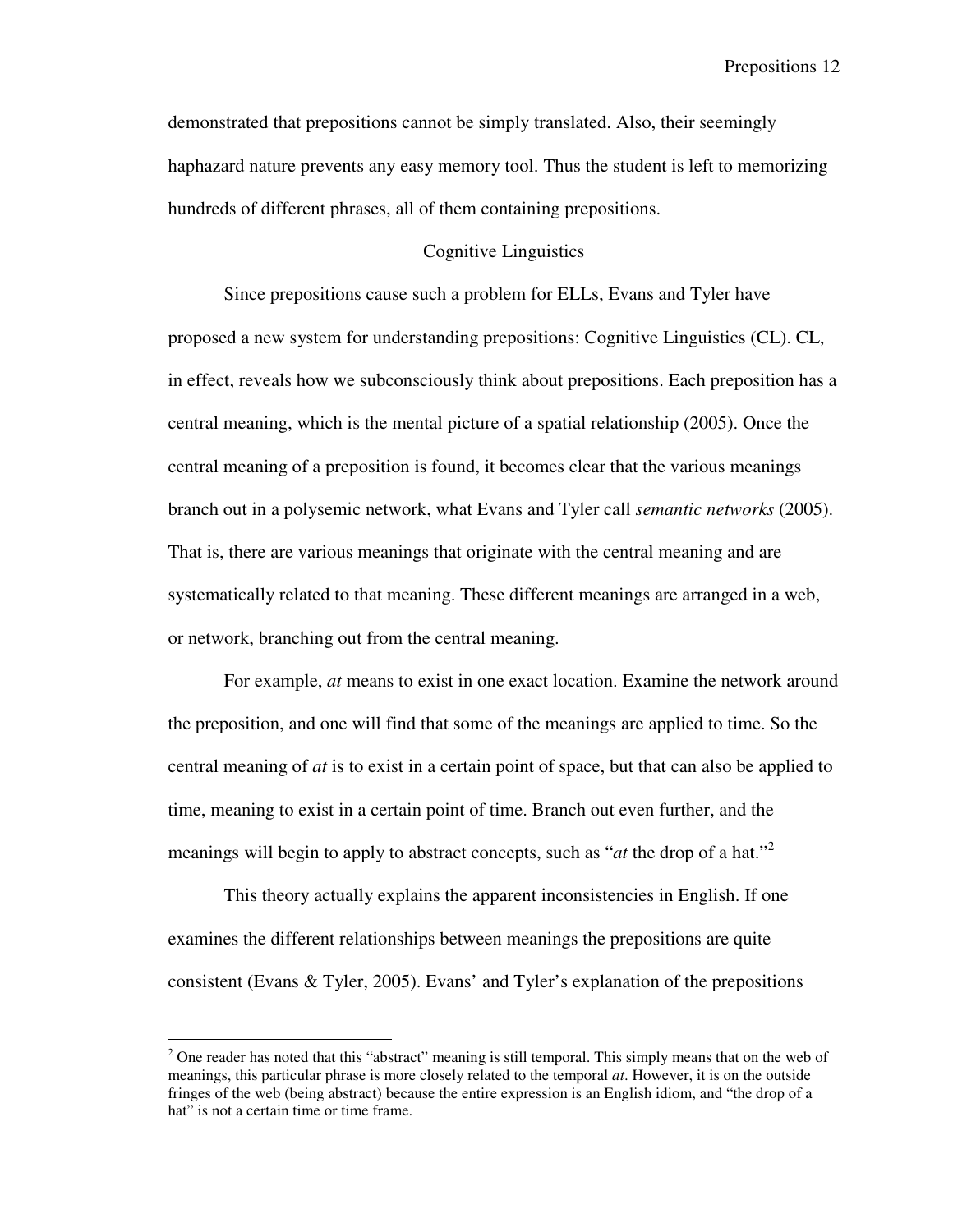*above* and *over* can be used to illustrate this point. At first glance, these two words seem to mean the same thing: to be located vertically higher than something. Yet if this explanation was correct, we should be able to say, "The man walks *above* the bridge." However, a native speaker will object to this sentence. That is because *over* contains a sense of contact in the central meaning (though it does not necessitate such contact), but *above* prohibits any such contact. Therefore a man can walk *over* a bridge because that would mean he is physically touching the bridge as he walks on top of it. If he were walking *above* the bridge, he would have to be flying or walking on something higher than the bridge. Explained this way, *above* and *over* make much more sense. They can be interchanged in certain contexts (such as the picture that is *above* or *over* the mantle) but not in others, because the terms express approximate meanings (2005).

CL can also explain the mismatch problem between languages. As Evans and Tyler explain, since each central meaning of a preposition is spatial, the preposition can be viewed as a spatial scene. So we might view the preposition *in* like this:



Figure 1: Proto-scene for English preposition *in* (Evans & Tyler, 2005, p. 36) That is, the ball is *in* the box. Yet we could look at this picture another way (2005). Instead of saying "the ball is *in* the box," we could say "the box is *around* the ball."

 Different languages emphasize spatial scenes differently (Evans & Tyler, 2005). While English may emphasize the *in* part of this picture, another language will emphasize the *around* part. This phenomenon is exactly what happens with French and English, as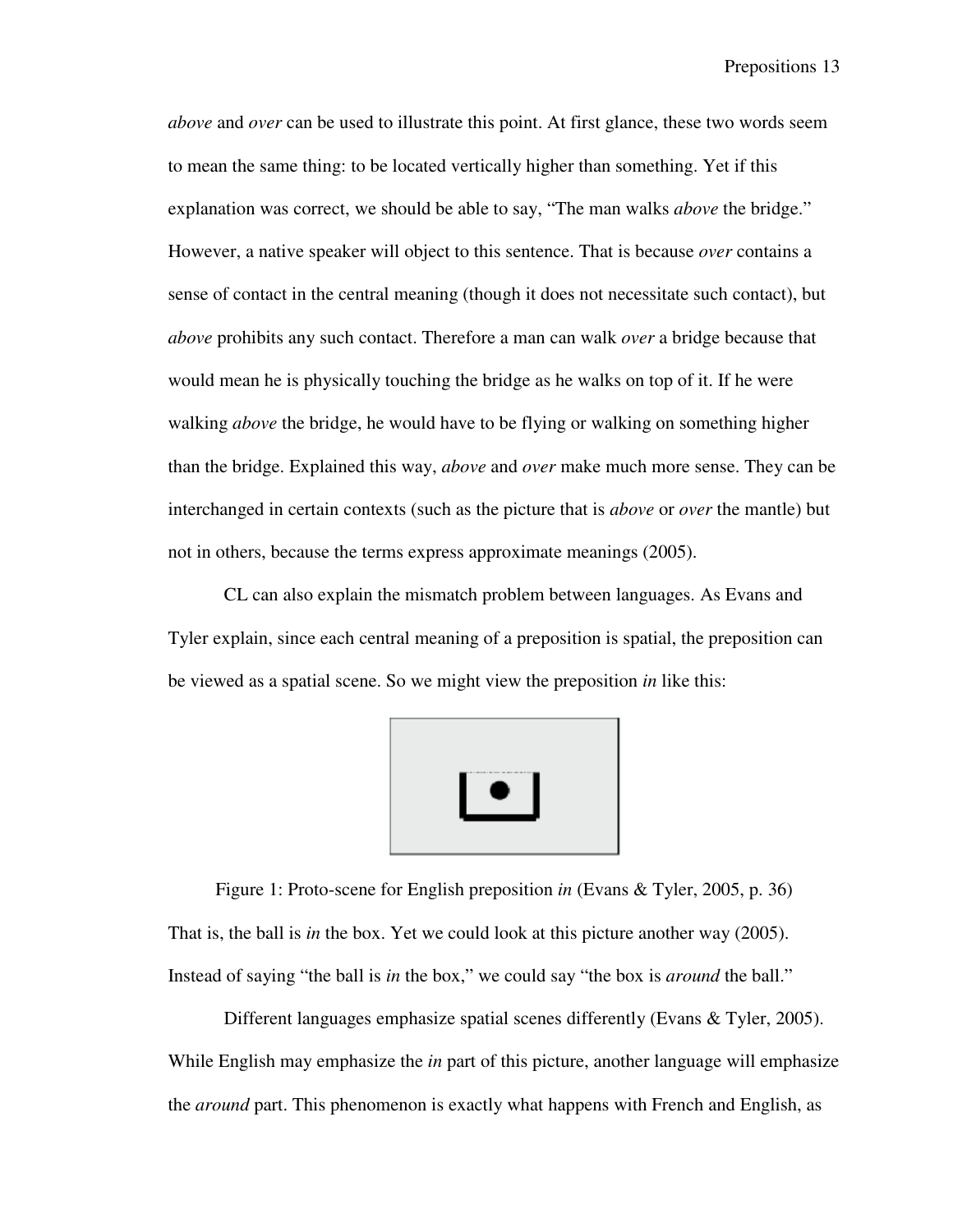Evans and Tyler illustrate. In English one would say, "The woman walks *in* the rain." But in French one would say, "La femme marche *sous* la pluie," where *sous* is generally translated *under*. As a woman walks outside while it is raining, she is indeed surrounded by rain and therefore *in* it. But she is also *under* it because the rain is pouring down from above (2005).

Evans and Tyler describe each language's vantage point as "privileged" or "conventionalized." In other words, each culture will take a certain, traditional view of the image. The way a culture views that scene will determine the way it is expressed in the language. So the emphasis by a culture and therefore by the language of that culture determines which preposition to use and how to use it. If two cultures/languages view a scene from different angles, they will use different prepositions; thus the mismatch problem (2005).

### New Strategy

In their 2005 paper, Evans and Tyler state that their aim is not to produce a new pedagogy based on CL. Their paper simply explains semantic networks and how they function in the language. While I may not be designing a completely new pedagogy in this paper, it is my goal to design a new pedagogical strategy based on CL.

Since prepositions are centrally spatial images, according to CL, it would make sense to define prepositions in the classroom using pictures. It is certainly easier to show a student a picture of *on* than it is to say, "To be *on* something is to be located *over* it and still touching it." As stated earlier, in no case can one really define a preposition without using a substitute preposition. Also, using prepositions to define another preposition only complicates matters, for two reasons. First, if the student does not know the meaning of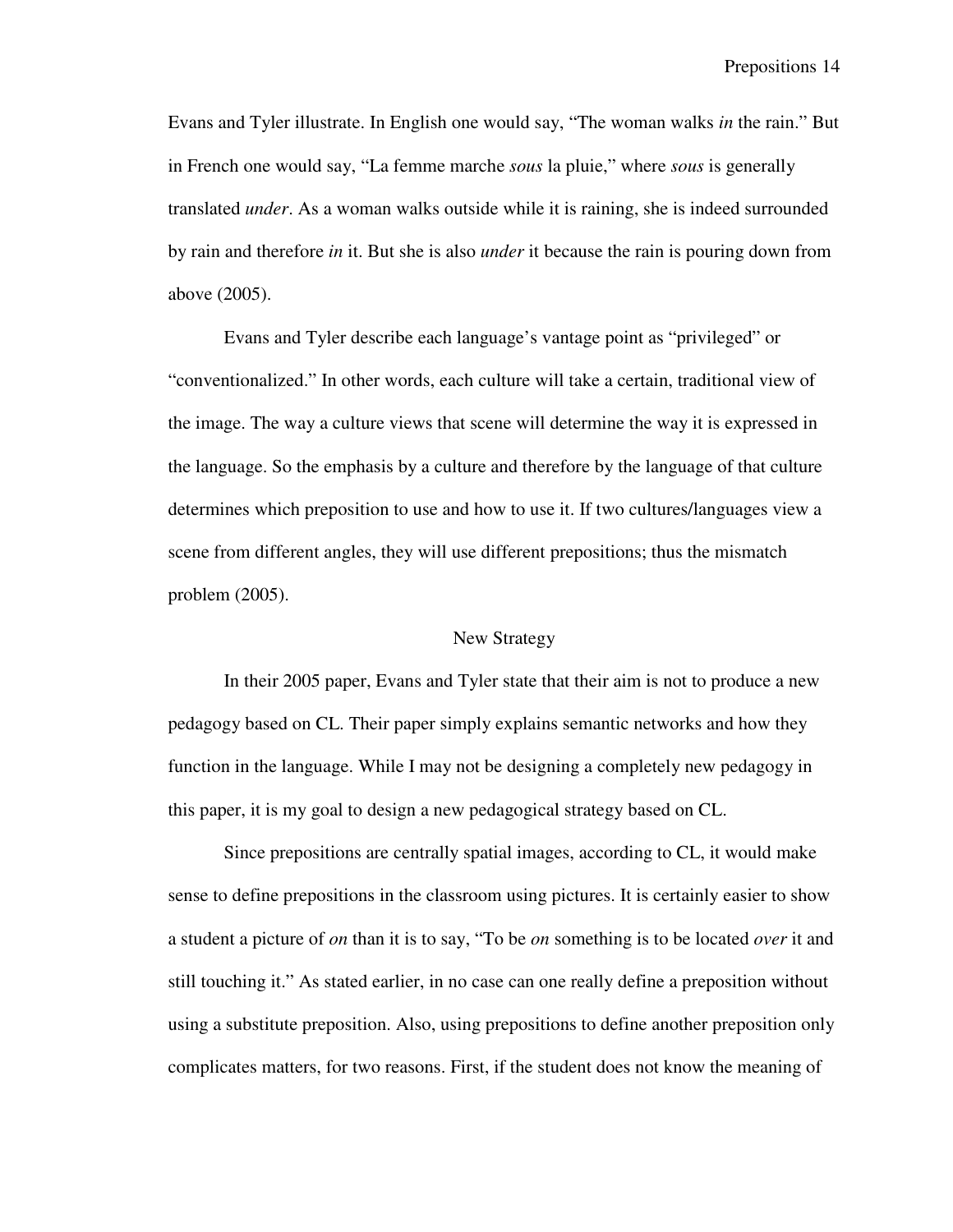the other prepositions, those will also have to be defined (which often puts the teacher in a spiral of explanations). Second, regardless of whether the student knows the meanings of these other words, if the teacher is using them to define the target word, then they would need to be synonymous. Some students may wonder why they need to use such a variety of prepositions. They might also fail to grasp the distinctions between the different words. In addition, it is often easier to explain a peripheral meaning after the student has grasped the central meaning.

These complications illustrate some of the reasons why a visual representation is so helpful. It is well said that a picture is worth a thousand words. If a picture could be drawn showing the action of the word, a teacher would not have to try and explain the word. She could simply point to the diagram and say, "This picture is the meaning of the preposition." Any needed clarification would be simple, because the teacher is discussing physical objects which appear in front of the student.

Therefore, I have designed several moving diagrams based on CL that can be used in a classroom. In this paper I have only shown the starting image. However, each of these figures represents a moving diagram on computer (unless otherwise noted). A digital copy of these diagrams is attached at the end of this document. They are as follows:

#### *In*

 This preposition is fairly exact when talking about location and should be fairly easy to explain. However, if one were to try to explain this word to an ELL, he or she would find it quite difficult. To say "the ball is *in* the box" one might explain that the ball is surrounded by the box, but this explanation seems vaguer than the exact location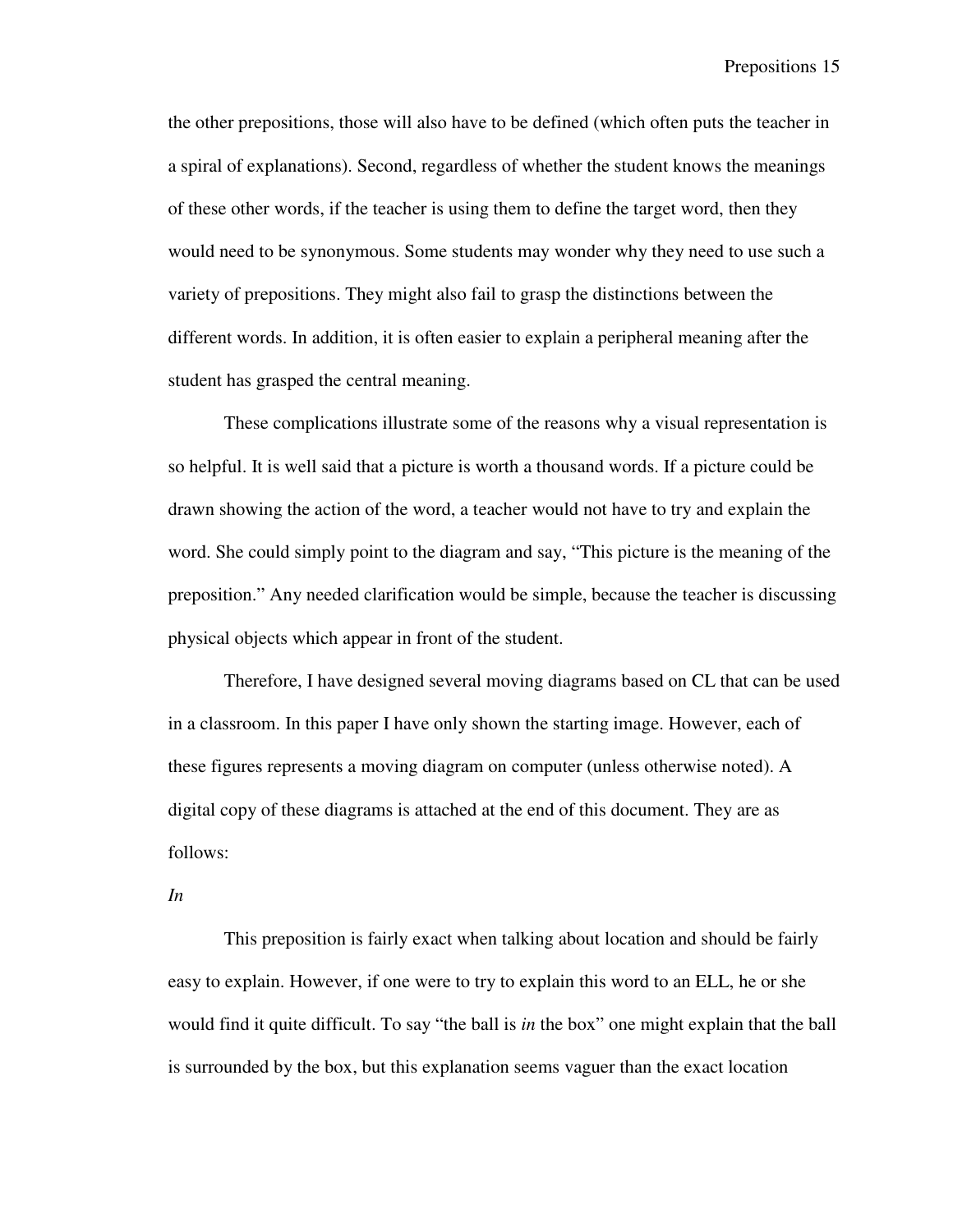implied by the original statement. In addition, the meaning becomes much harder to define when one is speaking of time. One cannot really say that we are surrounded by time if we can leave *in* five minutes. For one, time is not tangible. Two, even though one may be able to argue that humans can indeed be surrounded by time, that is not the real meaning of the phrase "we can leave in five minutes." We do not mean that we can leave when we are surrounded by five minutes of time. Furthermore, we certainly cannot say we are surrounded by cases if when someone says "just *in* case." Indeed, we are surrounded only by one case, the one of which we are speaking. Yet even this vague explanation does not explain what we really mean by the phrase.

However, if the spatial meaning is so central to the preposition, we ought to be able to use that meaning to define other aspects of the preposition. But if a teacher defines the preposition using only words, the native will find it impossible to express all the meanings of the preposition. Instead, the teacher could point the students to Figure 2:



Figure 2

Now he or she can show the class that the ball is *in* the box. It is indeed a simple concept, one that ELLs could grasp immediately (incidentally, this diagram is one of the few still pictures because no movement is required to express the spatial meaning of this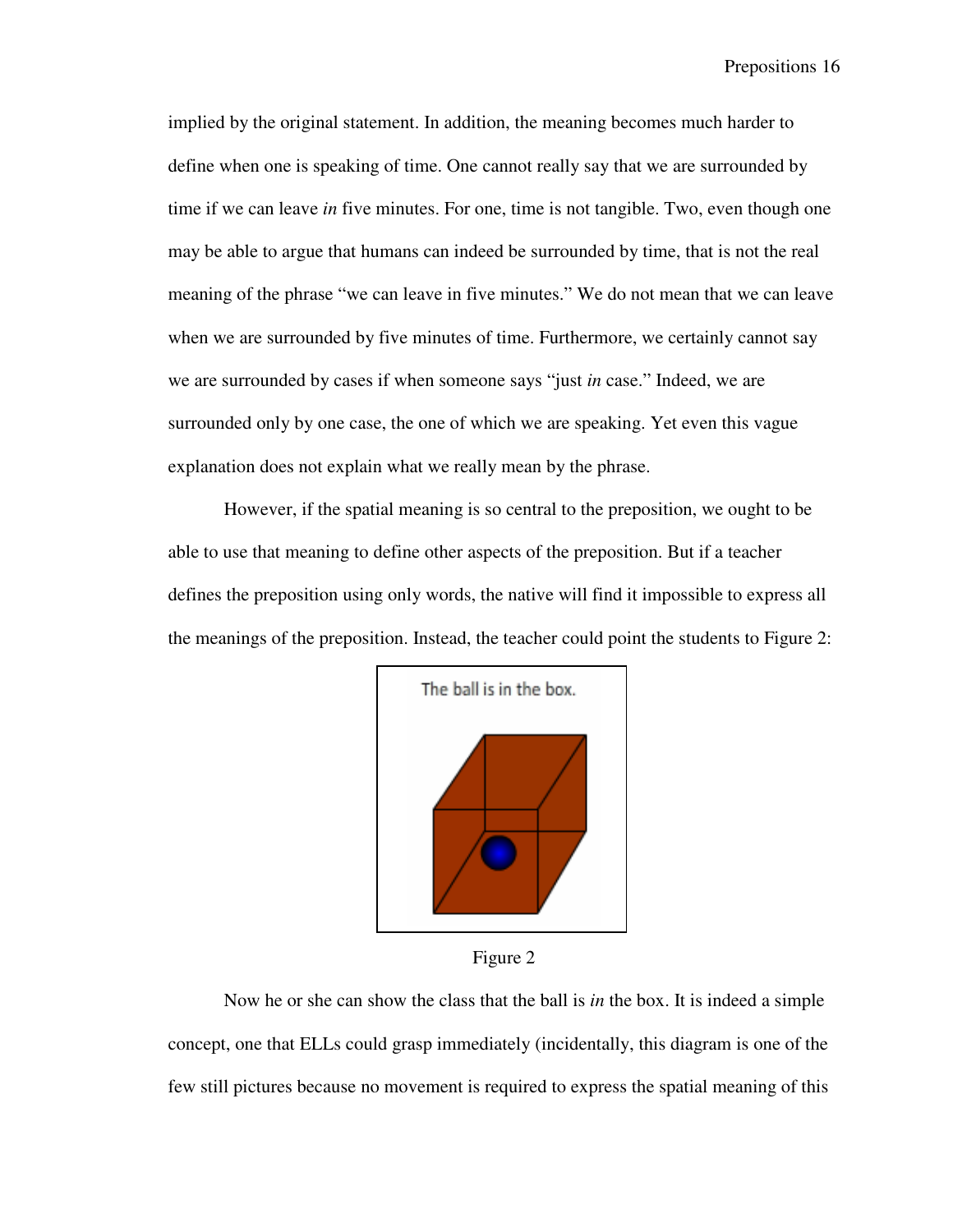word). We can still explain that the box is surrounding the ball, but that explanation is much more concrete now that we have a picture to which we can refer. I have actually used a picture similar to this to teach the preposition *in* to an eighth grade ESL student. I did not have to explain the preposition at all. As soon as he saw the picture he not only understood the word, but was later able to use it creatively in his own sentences.

After the ELLs can firmly grasp the meaning of this use of *in*, we can move on to time:



Figure 3

In this diagram, when the minute hand progresses by five minutes, the room is suddenly full of empty desks. As the students watch this short clip, they can see the concept of the temporal *in*, and with the help of the earlier picture, it is quite easy to explain. Imagine that our "box" (referring to Figure 2) is the time span of five minutes. Since we said *in* five minutes, we must stay inside our temporal box (the next five minutes). Before we get to the other side of the box (before five minutes has transpired) we will be able to leave.

 To use these pictures to explain the phrase "just *in* case something happens" is still somewhat difficult, but much easier than it would have been otherwise. The teacher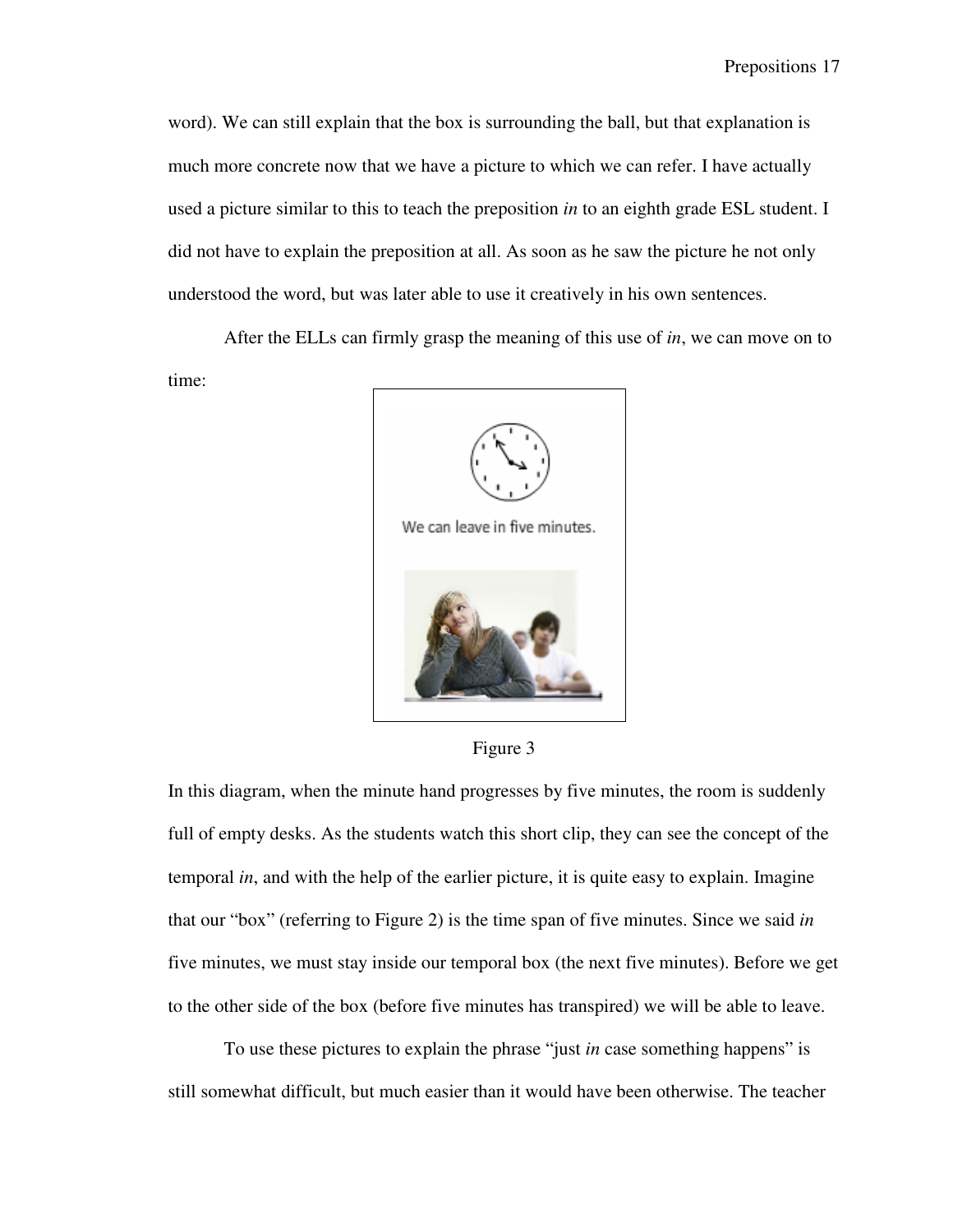might start by explaining that this phrase is preparing the listener for something bad to happen and the next phrase would most likely be directions for the listener to follow. The students should imagine that the directions are the ball and the bad event is the box. The listener will not follow the directions until the bad event begins to occur, and he or she (hopefully) will carry out the instructions before everything is over. Thus the directions are followed *in* the event (*in* case) something bad happens.

*On* 

*On*, like *in*, seems rather concrete and easy to explain until one tries to do so. If we say "the ball is *on* the box" we mean that the ball is located vertically above the box, but is still touching it. So if someone tells a student that he or she is *on* time, does that mean that the student is sitting on top of a clock touching the hour and minute hands? Of course not, but it is hard to explain what we mean by that phrase. It is best to start with the location:



Figure 4

Here the students can quickly see the full meaning of the preposition. The ball has contact with the object, but is above or over it. Again, because there is no movement implied in this preposition, the diagram is still. I also used a similar diagram in my lesson with the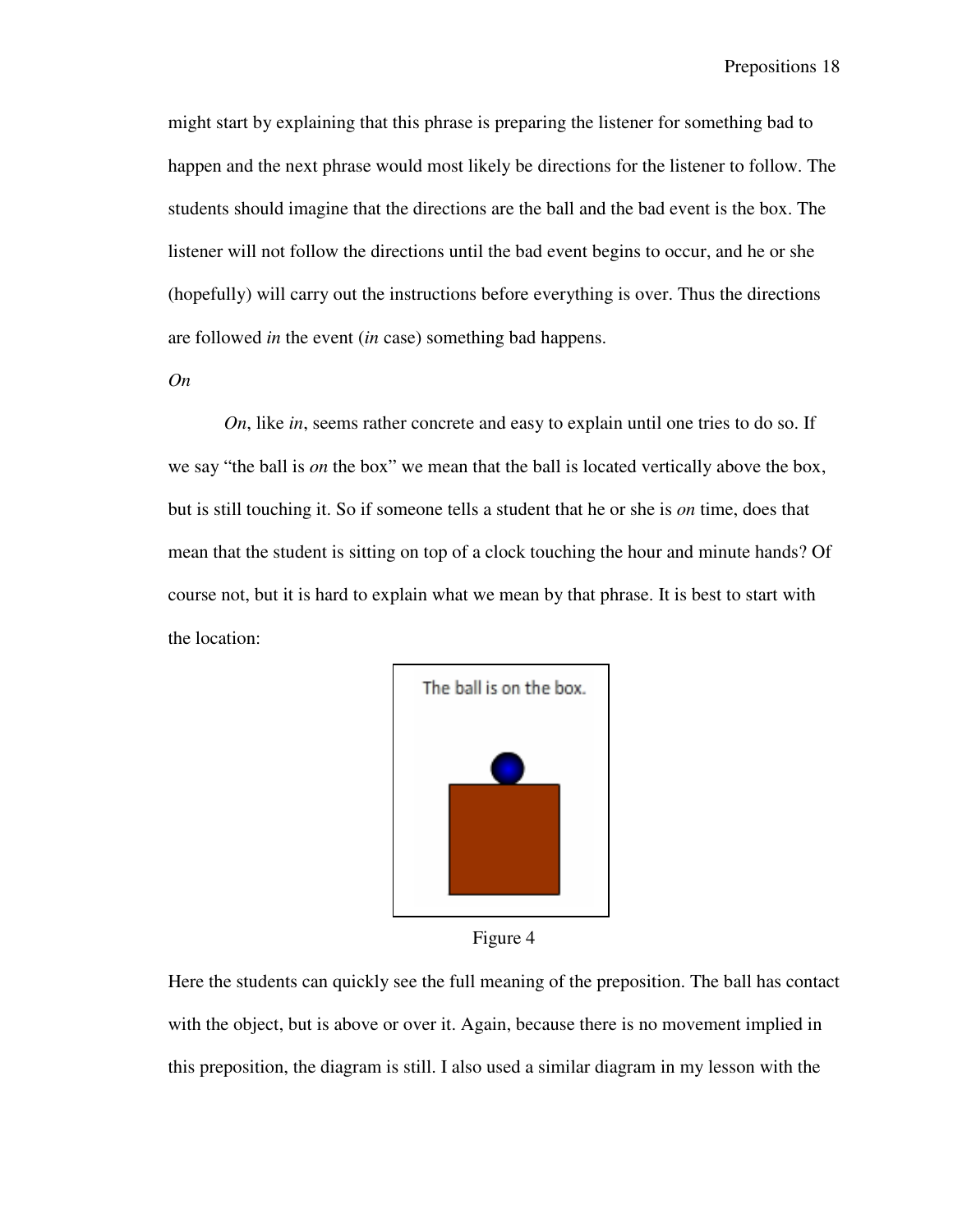ESL student, and he again understood the meaning immediately. I can only imagine the trouble I would have had explaining this word without the picture!

Temporally, however, things are not so easy. *On* is a rather tricky preposition. We can say "Be *on* time" but we cannot say "Arrive *on* 3:00." We can say "Christmas is *on* December 25<sup>th</sup>" but we cannot say "Christmas is *on* December." We can say "*On* Friday" but not "*On* the morning." In all of these cases, *on* is substituted with *in* or *at*. It would be nice if we could say that the three words are on a continuum, such as *in* is the most specific and *on* is the most general. Unfortunately, one cannot be more specific than "*On* time." If we were to reverse the spectrum, making *on* the most specific and *in* the most general, one could argue that "*In* the next five minutes" is much more specific than "*O*n Friday." In any case, the specificity of each preposition is debatable, so we cannot arrange these words on a continuum. As interesting as it would be to research this topic, that is not within the scope of this paper. We must instead be satisfied with the fact that these three words are sometimes interconnected, and *on* is usually used in reference to a calendar, instead of a clock. Therefore we shall represent *on* with Figure 5:

| Christmas is on December the 25th. |    |    |    |    |    |    |  |
|------------------------------------|----|----|----|----|----|----|--|
|                                    |    |    |    | R  |    | 5  |  |
| 6                                  |    | 8  | 9  | 10 | 11 | 12 |  |
| 13                                 | 14 | 15 | 16 | 17 | 18 | 19 |  |
| 20                                 | 21 | 22 | 23 | 24 | 25 | 26 |  |
| 27                                 | 28 | 29 | 30 | 31 |    |    |  |

Figure 5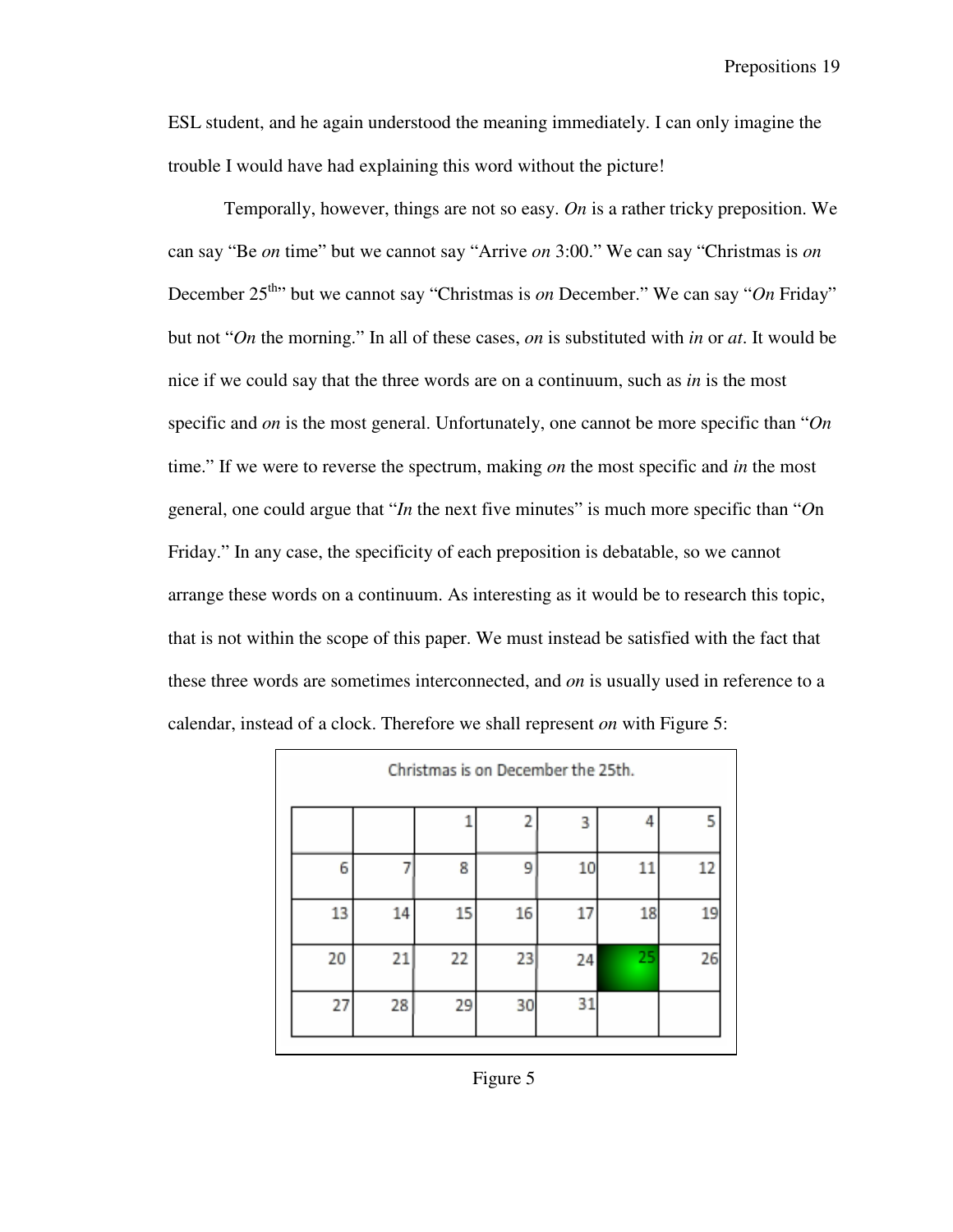As the teacher shows this stationary diagram, it is enough to say that the only time this word is applied to a clock is when we say "*On* time." Beyond that, we use it with a calendar.

*At* 

*At* is in some ways just as difficult as *on*. Where *on* is very specific spatially, *at* can be rather elusive. But while *on* is nearly impossible temporally, *at* is rather exact. Let us consider the spatial meaning of this word first. If someone were to tell a child that his ball was *at* the park, the reference could be to a number of locations. First, the ball could be located anywhere inside the park. Or, the person could mean that the ball is somewhere near the park, as illustrated in Figure 6:



Figure 6

The question that the ELL is most likely to have is how one knows whether the ball will be in or near the park. Furthermore, why would we use such a vague preposition when we could use a more specific one?

The answers to these two questions are actually intertwined. Most people use *at* precisely when they mean to be vague. If a husband calls his wife from work and asks where she is, she might reply "*At* home." He does not need to know whether she is in the laundry room or in the garden or in the nursery. It is enough to know that she is in the vicinity of the house. Furthermore, if a friend calls wanting to meet for lunch and the two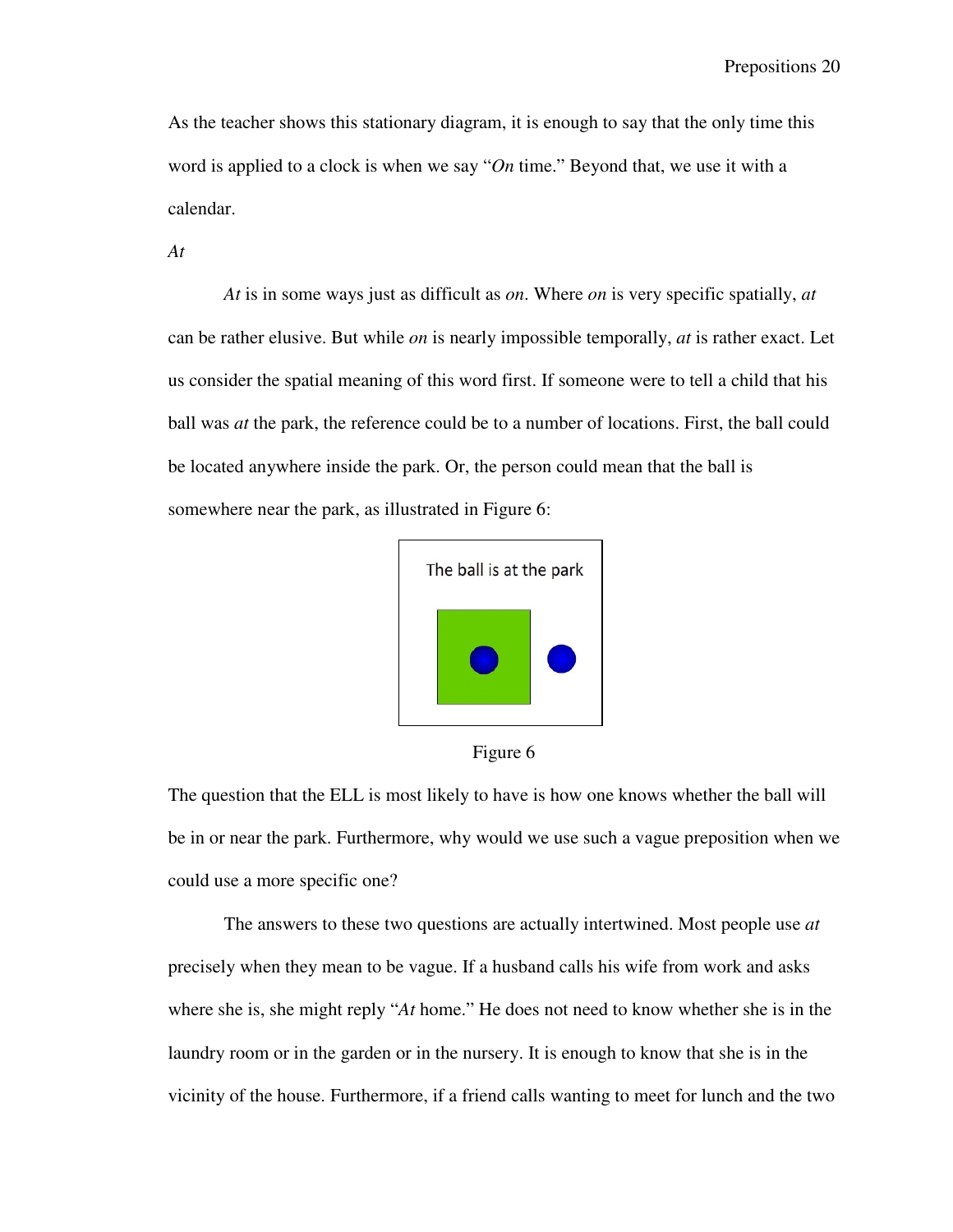of them are trying to find a meeting place, one might say she is *at* DeMoss and the other might say she is *at* North Campus. In these cases, the listener only wants to know the relative location of the speaker, so *at* is sufficient.

In fact, in some cases, if the speaker is too specific ("I'm in the library") the listener may become confused. Which library does the speaker mean? Is he or she at the one on campus, or the public library? Or could the speaker even mean his or her personal library? So something more vague, like "I'm *at* school," will be a better indicator of where the speaker is. Once the listener is closer to the speaker, then the speaker can switch to more specific prepositions, like "I'm in the library."

 However, as noted earlier, *at* is much more specific in relation to time. As stated earlier, *at* sometimes takes the place of *on* where an ELL may not expect it. Fortunately, *at* is only used in one type of temporal phrase, as illustrated in Figure 7:



Figure 7

The only time we use *at* temporally is when we are referring to a very specific time during the day. Usually this time is a specific minute (8:00, 8:30, etc.).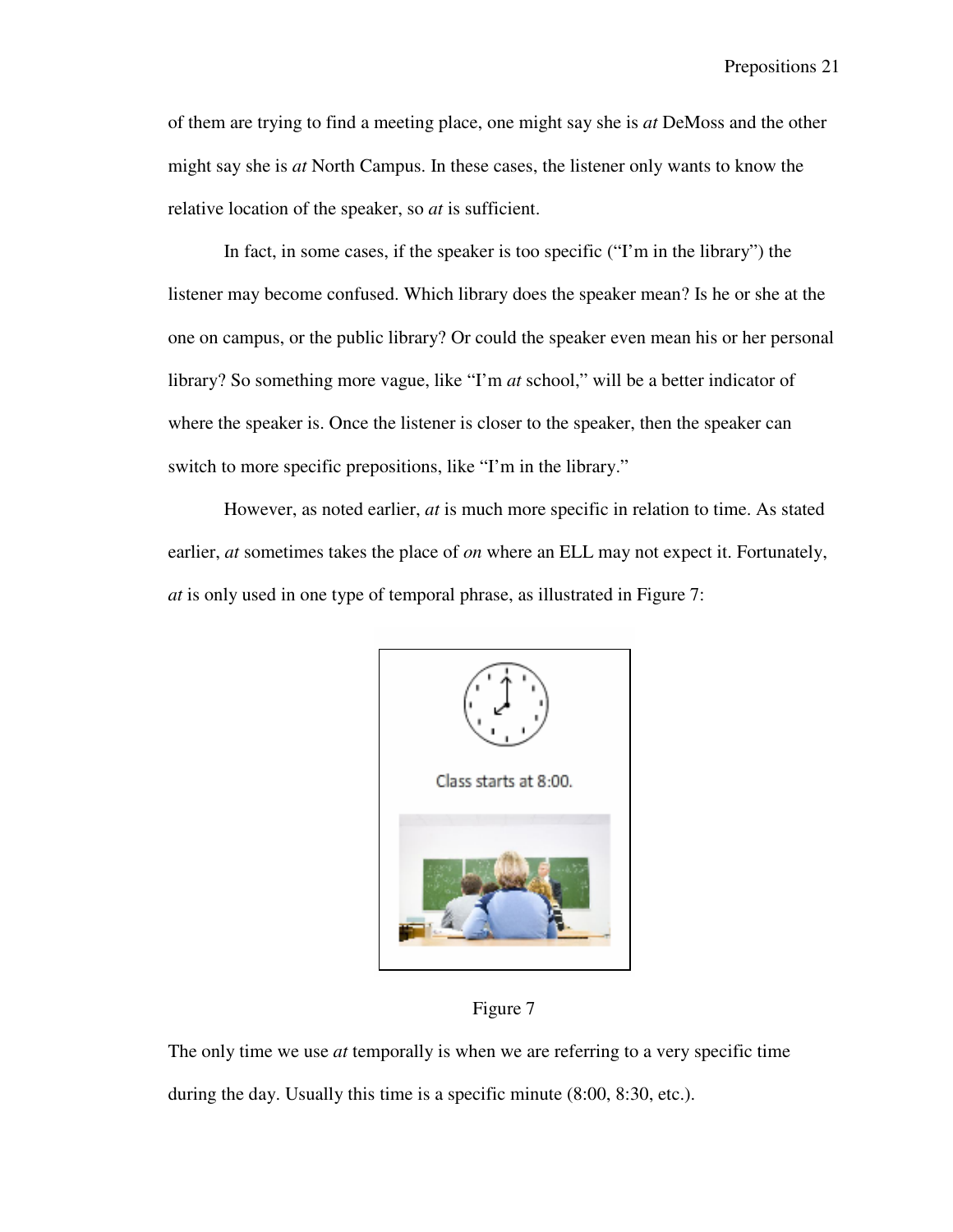On some rare occasions *at* can also refer to time-marking events (*at* sunrise, *at* full moon, *at* the dawn of the millennium). Yet note that before clocks, sunrise and full moon were ways of telling specific time. One might suggest, however, that phrases such as "*at* the dawn of the millennium" or "*at* the dawn of time" are anything but exact. Yet remember that in some cases, the spatial meaning was intentionally vague because of the distance between the trajector and the landmark (the husband calling his wife at home, for example). We could say that we have the same situation here: we are so far removed from the "dawn of time" that *at* is as exact as we need to be. So while the spatial *at* is hard to explain, the temporal *at* is only used with very specific times.<sup>3</sup>

### *Through*

 $\overline{a}$ 

As we advance in the list of prepositions, the concepts become slightly more abstract. *Through* is still rather simple to understand, but is not as exact or specific as the earlier prepositions. To go *through* something is to start at one end of the object and continue, generally in a straight line, until you reach the other side. This is shown in Figure 8:



Figure 8

<sup>3</sup> One reader has noted that *at* can also be used in the phrase "*at* approximately 5:00." This would indeed be a none-specific time, but note that the ambiguousness of the time is not carried in the word *at*, but the word *approximately*.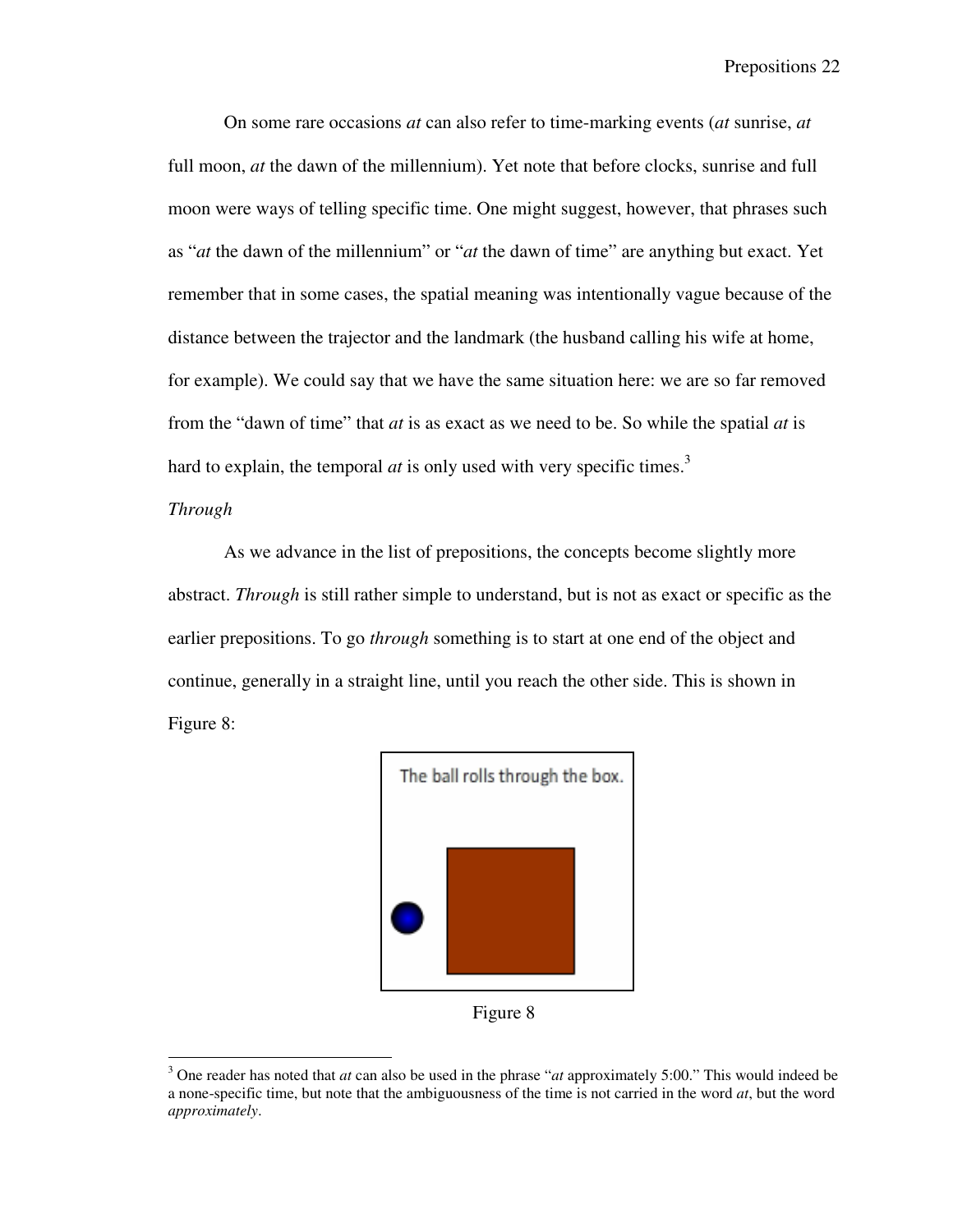In this model, the ball starts on one side of the box and rolls inside and out again on the other side.

So what would it mean to see through someone's deception? Obviously we do not mean that we can literally see through the person or the deception. This model can help explain seeing *through* someone's deception. As the ball rolls *through* the box, it goes past both the top and bottom of the box. If the ball had eyes, it could see the entire box from the inside as it rolled *through* it. If we can see *through* someone's deception, we can see the deception, or the actions they want others to see (the front of the box); the fact that their actions are deceptive (the inside of the box); and their motives behind the deception (the back of the box).

When referring to time, the general idea is the same: start before a certain time, and continue the action until after the time is completed. Look at Figure 9:



Figure 9

The grayed minute hand shows when she should have woken up, while the black minute hand shows what time it is. As far as time is concerned, *through* is almost the opposite of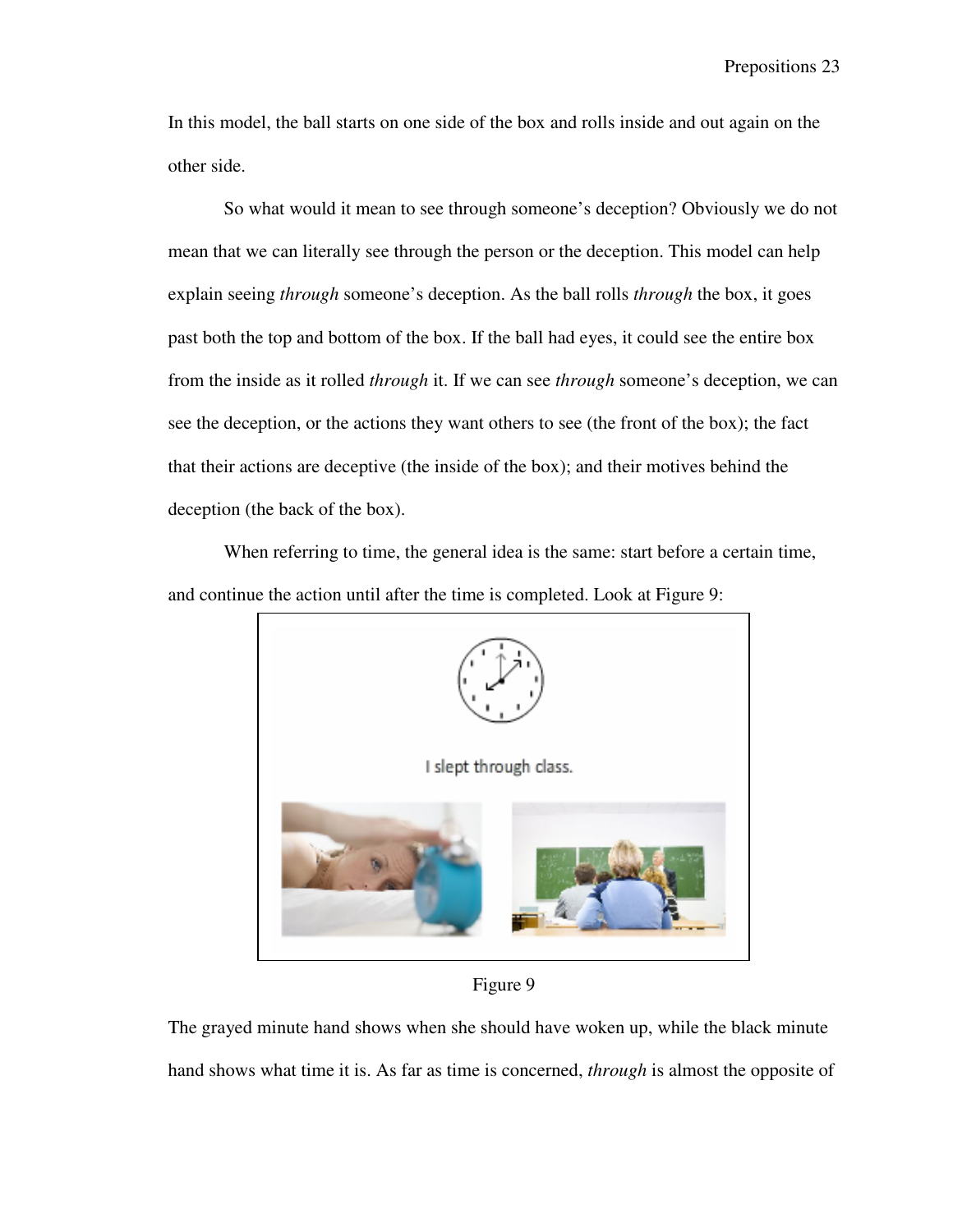*in*. The preposition *in* means to be contained within a certain time limit; but *through* means to extend past that limit, usually on either side. The action started before the limit and ended after it.

### *About*

About, compared to the earlier prepositions, is quite elusive. A man looking for his tie could be dashing *about* the house. It is *about* a twenty-minute drive back home. Some friends could be talking *about* a movie. The teacher might be able to explain how one might dash *about* the house, going from room to room in no particular direction; but that does not seem to relate to talking *about* a movie. An ELL student who heard the earlier definition might think that to talk *about* a movie would mean to talk about several different movies, all at once, in no particular order. Or the conversation might focus on the movie theater or all the movies concerning a particular actor. The same problem applies to time. If a thirty mile drive lasts *about* twenty minutes, then maybe that means that during the drive, you stopped at five different stores and the whole trip took you twenty minutes! Even if the ELL could grasp the meaning in something a native speaker says, he or she may still have trouble using the word correctly. Using these examples, a student may say "I went *about* my class" meaning that the student went to class, but the class let out early.

Instead, the teacher could point the students to Figure 10: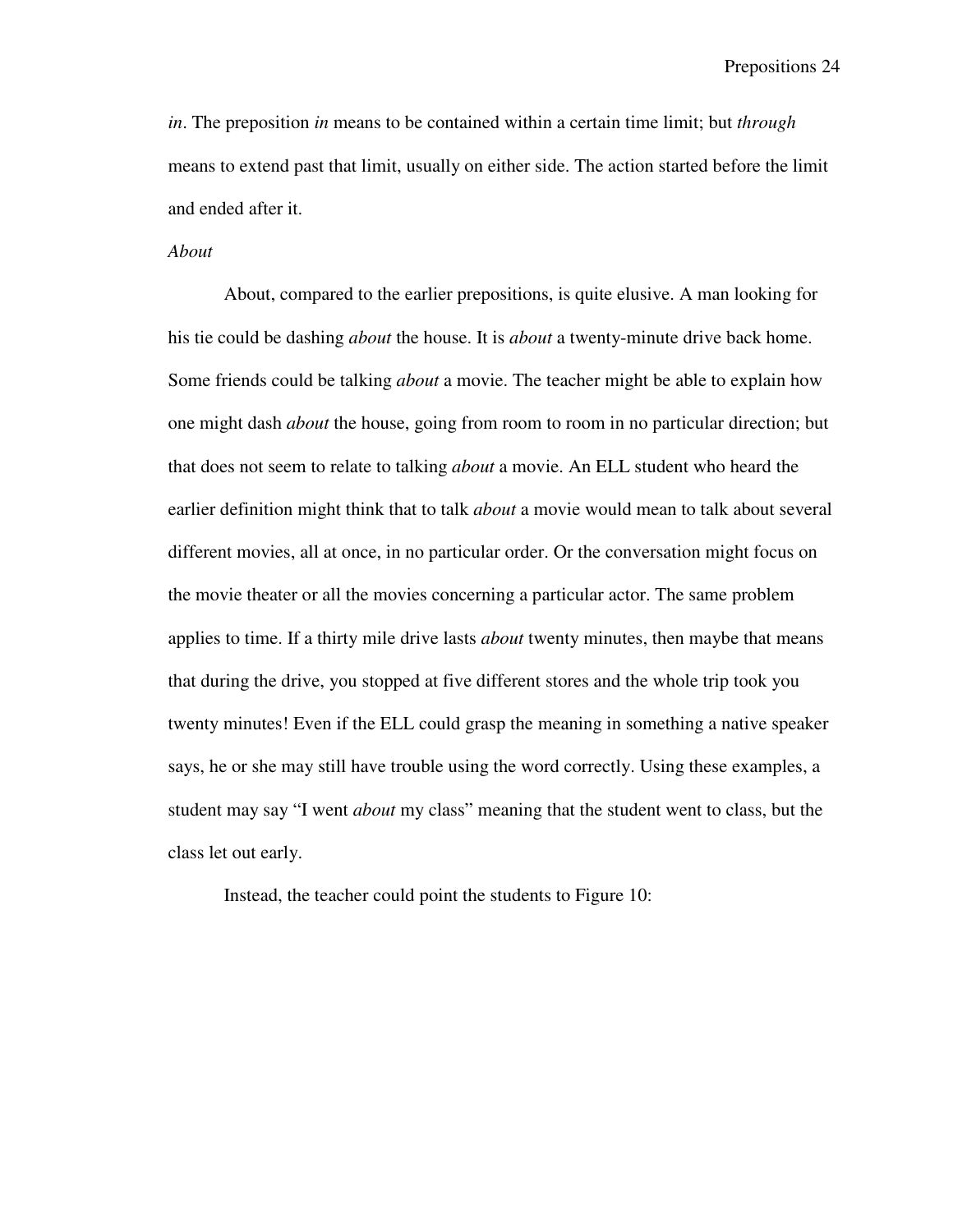



When the teacher clicks this figure, the ball will roll in different directions throughout the box. Just as the man dashes *about* the house, the ball rolls *about* the box. Then the teacher can explain how this meaning relates to a drive that lasts *about* twenty minutes by relating this diagram to the next one:



Figure 11

In this model, the minute hand will make its way around the clock face, stopping just shy of the 12. Using the two diagrams, the teacher can compare the similarities. Both diagrams show an approximation and indirectness, yet both are contained in certain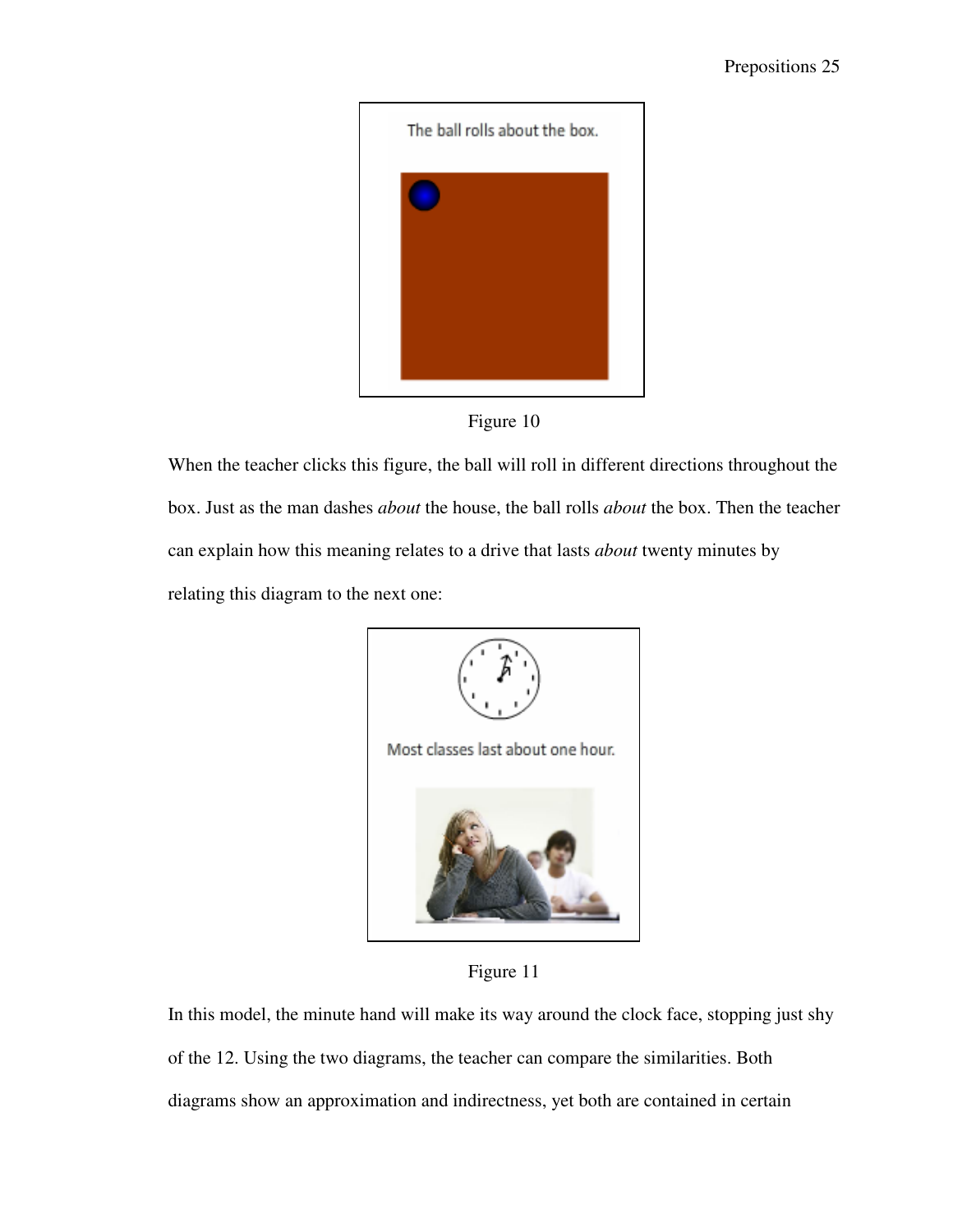parameters (the ball can roll anywhere in the box, but it has to stay in the box; class may not be exactly an hour, but it has to be within five minutes of that timeframe). *About* is a flexible word, but still conforms to the subject at hand<sup>4</sup>.

Now the teacher can draw that relationship to a conversation about a movie. If *about* is contained within the particular subject being discussed, then the conversation necessarily needs to focus on the movie. Yet because the word is flexible, it can mean that the group would talk about different aspects of the movie at any given time during the conversation. They might talk briefly about the actors and the theater, but since these are on the fringe of the topic at hand, these discussions would be brief. Since the plot is central to the movie, the plot would most likely be a major focus of the conversation. *Around* 

*Around* would be equally difficult because it is equally ambiguous. In fact, it might be harder because around is so closely related to *about*. In some cases, they are even synonymous: "I walked *about* the yard" versus "I walked *around* the yard." Yet the native speaker will immediately recognize a difference in these two sentences (a difference that the ELL will not recognize). Even though the native can recognize the difference, it takes much effort (and even a little training!) to express this difference.

After much thought, the native might express the thought that *about* implies a sense of zigzagging back and forth in the yard. In contrast, *around* implies a circular motion, closer to the outer rim of the yard. However, there is a further complication with this word. While *about* generally remained *inside* certain boundaries, *around* is often applied to the outside of those boundaries. For example: "We walked *around* the house"

 $\overline{a}$ 

<sup>4</sup> Notice this flexibility in the word *about* allows it to be used synonymously with the word *approximately*. However, just because these two words are sometimes used interchangeably, does not mean that *about* is not a preposition or that *approximately* is. It simply means that these two words are related.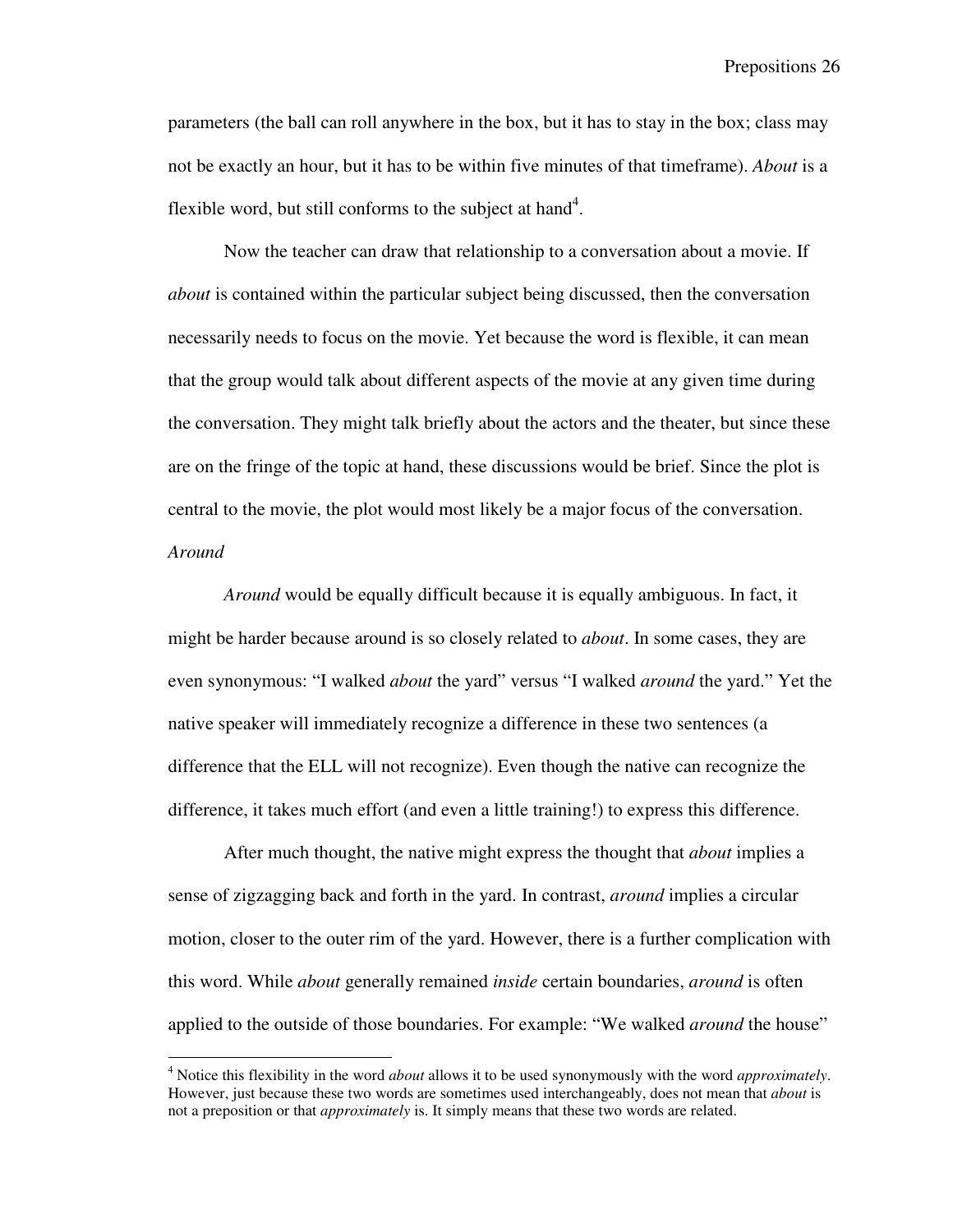can mean that we walked throughout the house, looking in each of the different rooms; or, it can mean that we took a walk outside the perimeter of the house. Even natives are often confused on this point and require clarification.

Then apply this definition to time: We will meet *around* 3:00. The ELL will naturally ask if that is the same as meeting *about* 3:00. Well, yes, but it does not sound right. Furthermore, the student must eventually relate these meanings to the phrase, "We found a way *around* the rules." Surely this sentence must mean that we learned how to read the rules in a circular, yet indirect manner.

Moving models will again help clear up the confusion. Look at Figure 12:



Figure 12

In this case, the ball circles the box on the outside. This diagram effectively shows that the ball rolls in a circular fashion along the edges of the box, usually on the outside but occasionally on the inside. The ball eventually goes past every side of the box. The preposition again implies flexibility with boundaries, but the diagram shows the difference in movement and boundaries far better than words could.

Applied to time, it would look like this: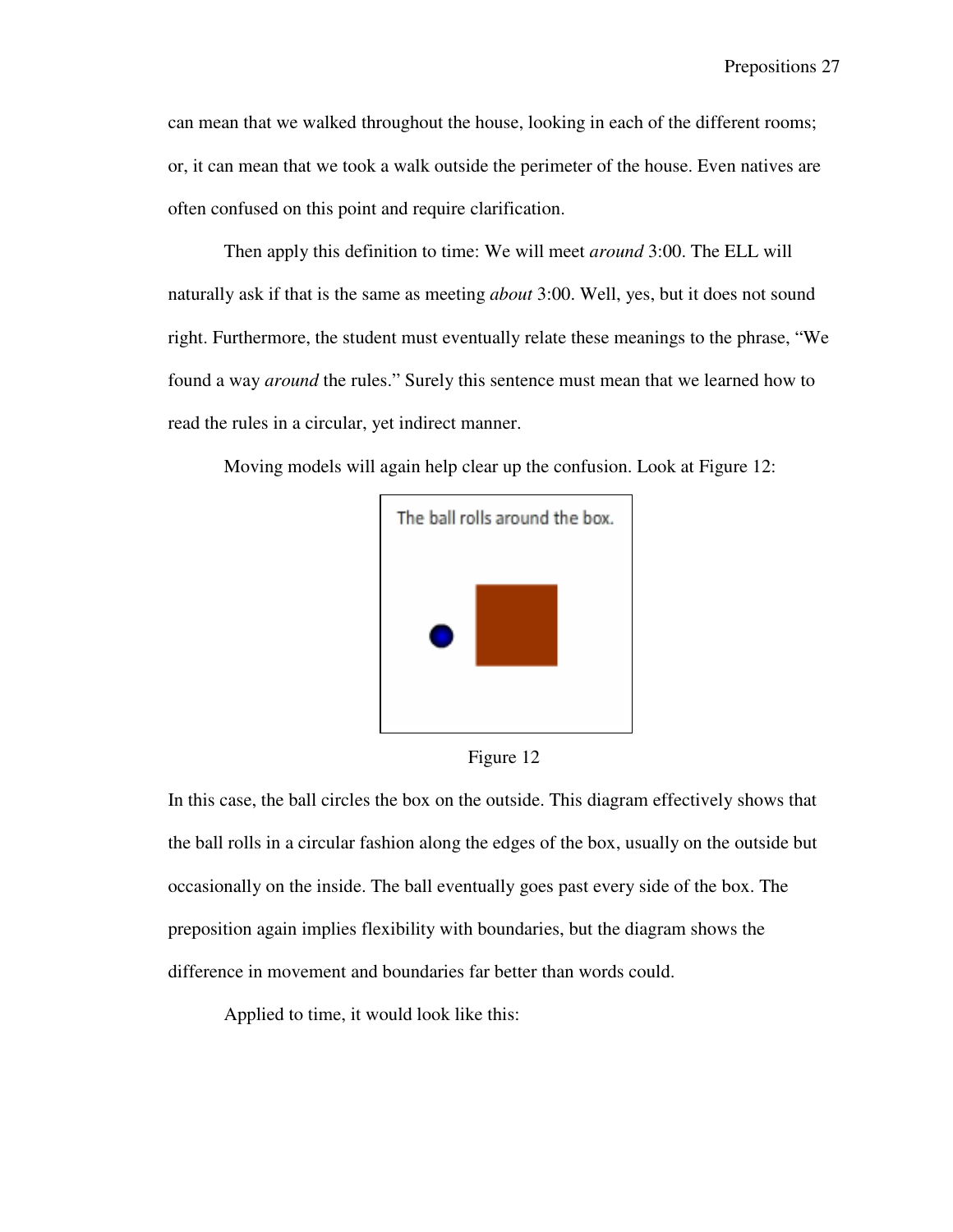

Figure 13

The minute hand sways back and forth through the gray area. The idea is similar to *about*; it is approximate, but is very close to a certain point in time. It could be said that the minute hand is hovering on the outskirts of the 3:00 time.

 Once these concrete definitions are firmly established, it is easier to relate them to the more abstract concept of working *around* the rules. If a group works around the rules, they are completing the same goal (just as the point in time is the same), but they are going just outside the boundaries (just as the ball rolled outside of the box). Notice how the two diagrams can be weaved together to illustrate the more abstract meaning. With all of these prepositions, only two diagrams can be used together to represent almost any meaning of the word.

# *For*

*For* is different from all the previous prepositions because it does not denote a location or time so much as a purpose. You can wait in line *for* food *for* fifteen minutes. You can buy a present *for* Maggy *for* her birthday. Even more confusing: you can wait up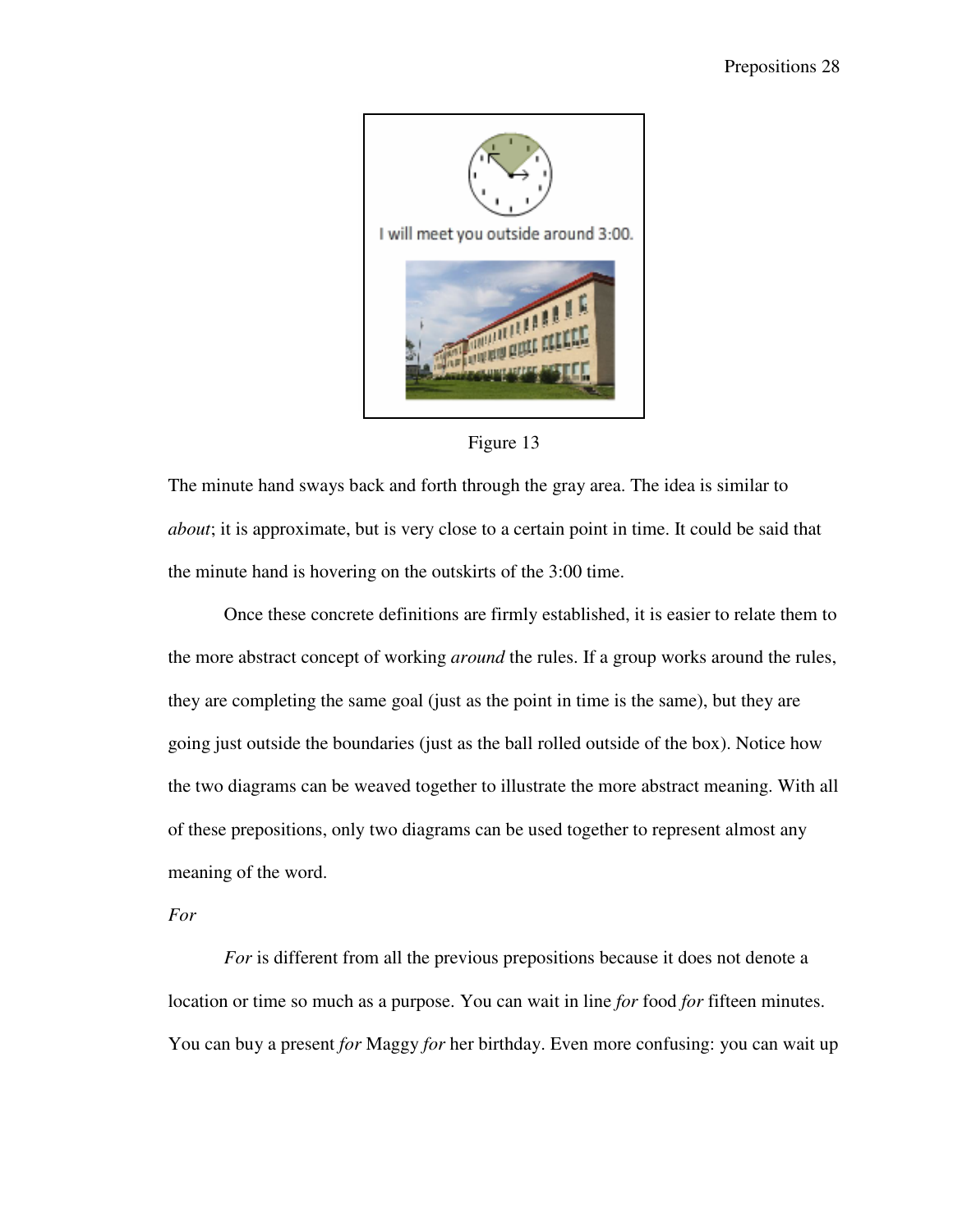*for* Santa Claus. That last phrase does not seem to imply where or when you are waiting.

The following diagrams may help:



Figure 14

In this diagram, the ball bounces up and down several times. The ball is not at the location *for*, it is doing the action. Bouncing is the ball's purpose. The illustration of time solidifies this concept:



Figure 15

Thinking about something *for* several minutes is not talking about the amount of time she was thinking. It is talking about what she was doing during those minutes. So the purpose of those several minutes was *for* thinking.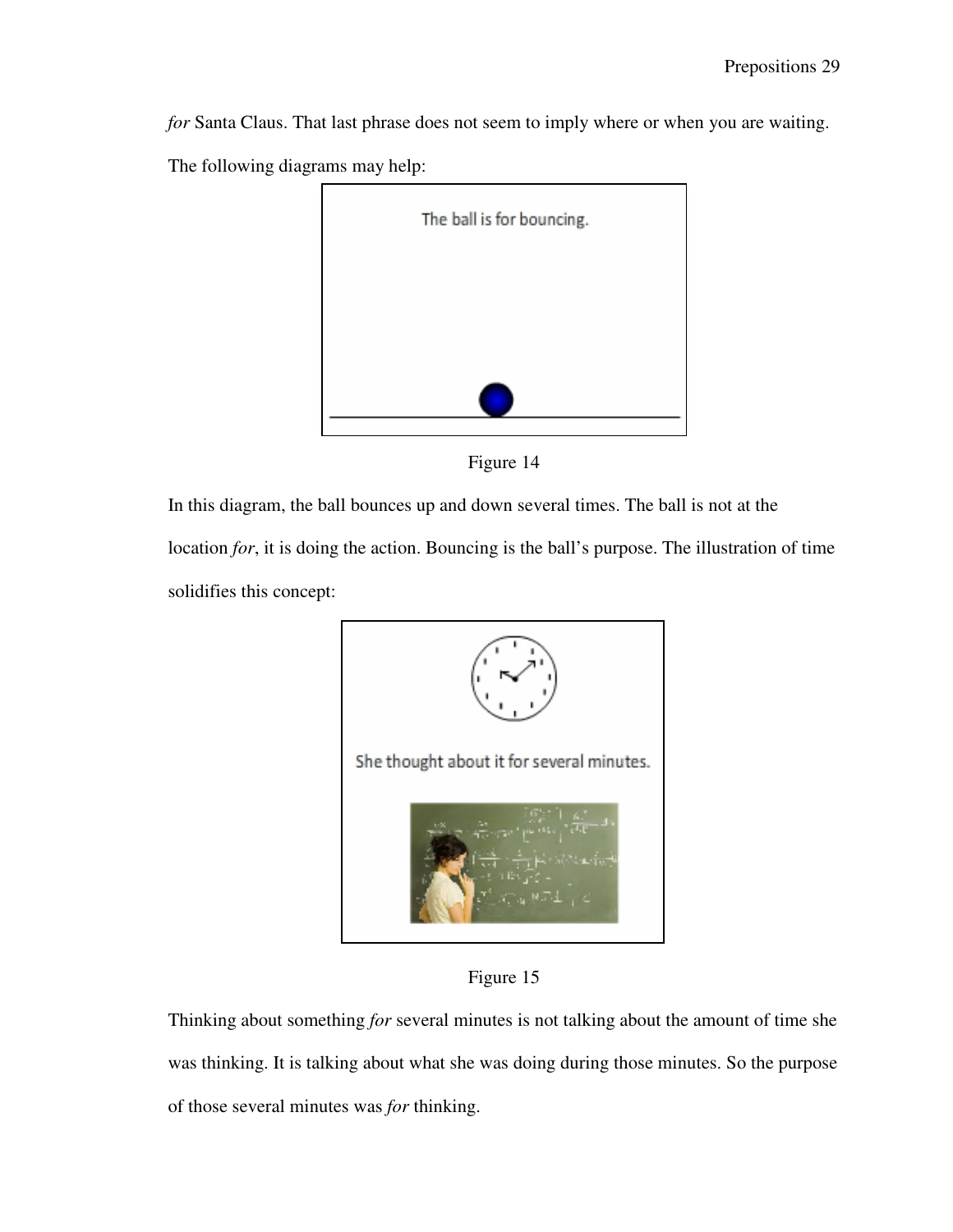So if someone is waiting in line *for* food *for* fifteen minutes, there are two purposes expressed. Food is the purpose of waiting and waiting is the purpose of those fifteen minutes. In the same way, the purpose of the present is to give it to Maggy and the purpose of giving a present at all is Maggy's birthday. Suddenly waiting *for* Santa Claus makes more sense: seeing him is the purpose of waiting.

 The use of these models is twofold. First, as has been repeated throughout this section, these models are a teaching tool. Teachers can use these models to properly introduce and explain prepositions to a class. Furthermore, as the class practices using and working with prepositions, the teacher (and the students) can refer back to these models in order to clarify the meaning of each word.

 Second, these models can be used as memory tools. Such a memory tool will be especially effective for visual students. When a student encounters a preposition outside of the classroom, he or she could remember these diagrams. By remembering the different pictures and actions, the student can remember the central meaning of the word.

#### Conclusion

 The purpose of this paper has been to raise some awareness concerning prepositions and second language acquisition. Prepositions are quite difficult for the ELL to grasp for many reasons. First, the nature of second language acquisition creates certain clash points. Prepositions are part of these clash points because there is a mismatch between languages and because there is a perceived inconsistency in English (Celce-Murcia & Larsen-Freeman, 1999). Yet, even though prepositions are one of the most difficult points in the English language, few textbooks address the problem. The current pedagogy lacks a good strategy for addressing this grammatical point.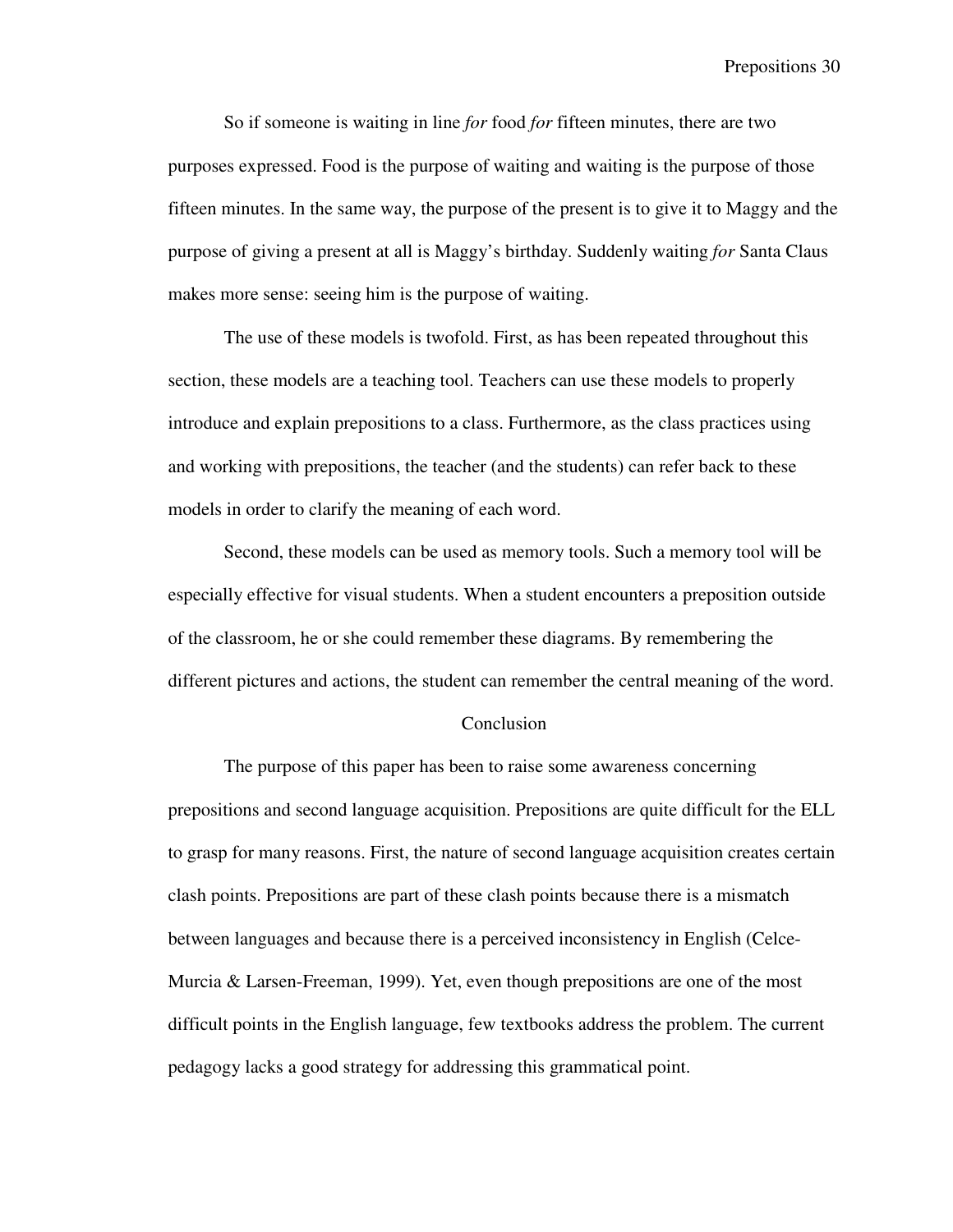In response to these problems, Evans & Tyler have designed a theoretical framework known as Cognitive Linguistics. This theory states that each preposition has a central meaning that can be represented with a visual schema. The different peripheral meanings of the preposition then branch out from this central meaning. Therefore the meanings of each preposition are related to each other and are thus related back to the original image (2005).

 Based upon this theoretical framework, I have suggested a new strategy and have shown how it can be used in a classroom. I have done so through the use of seven different prepositions. I have also attempted to prove that this strategy is better than simple memorization.

 However, it should be recognized that these models are still in the beginning stages. Only seven prepositions are represented here, though there are forty-eight prepositions in the English language (Muller, 2009). One result of this paper may be the designing of models for all the prepositions in the English language. Also, only a few of these models have actually been tried in a classroom, and those tried were the still diagrams, not the moving ones. A fruitful venture would be to write out lesson plans using these models and employ them in the classroom. Using the models in a classroom would be a practical test of the ideas presented here.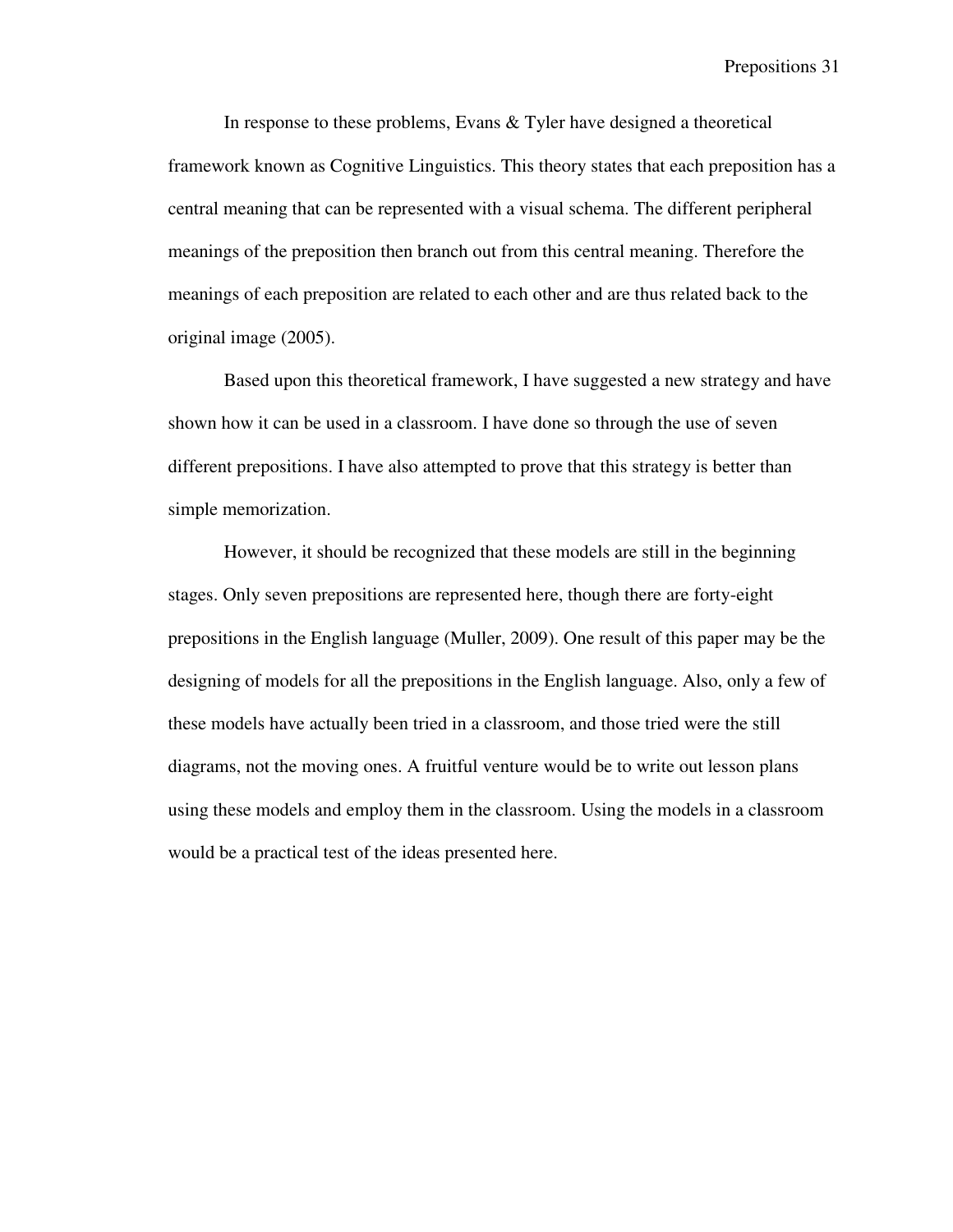#### References

- Aphasia n [Electronic version]. 2009. In A. Colman (Ed.), *A dictionary of psychology*. Oxford: Oxford University Press.
- Barton, L. & Sardinas, C. (2004). *North Star reading and writing: Intermediate* (2nd ed.). New York: Longman.

Bland, S. (2003). *Grammar sense: Level 2*. Oxford: Oxford University Press.

Butler, L. (2003). *Grammar links: Basic*. Boston: Houghton Mifflin.

Celce-Murcia, M. & Larsen-Freeman, D. (1999). *The grammar book: An ESL/EFL teacher's course* (2nd ed.). Heinle & Heinle Publishers.

Chomsky, N. (1981). *Lectures on government and binding*. Dordrecht: Foris Publication.

Elbaum, S. & Pemán, J. (2006). *Grammar in context: Basic*. Boston: Thomson Heinle.

- Evans V. & Tyler A. (2005). Applying cognitive linguistics to pedagogical grammar: The English prepositions of verticality. *Revista Brasileira de linguistica aplicada, 5*(2), 11-42.
- Finegan, E. (2008). *Language, its structure and use* (4th ed.). Boston: Thomson Wadsworth.
- Fromkin, V., Rodman R., & Hyams N. (2007). *An introduction to language* (8th ed.)*.*  Boston, MA: Thomson Wadsworth.
- Froud, K. (2001). Prepositions and the lexical/functional divide: Aphasic evidence. *Lingua, 111*, 1-28.
- Grodzinsky, Y. (1988). Syntactic representations in agrammatic aphasia: The case of prepositions. *Language and speech*, *31*(2), 115-134.